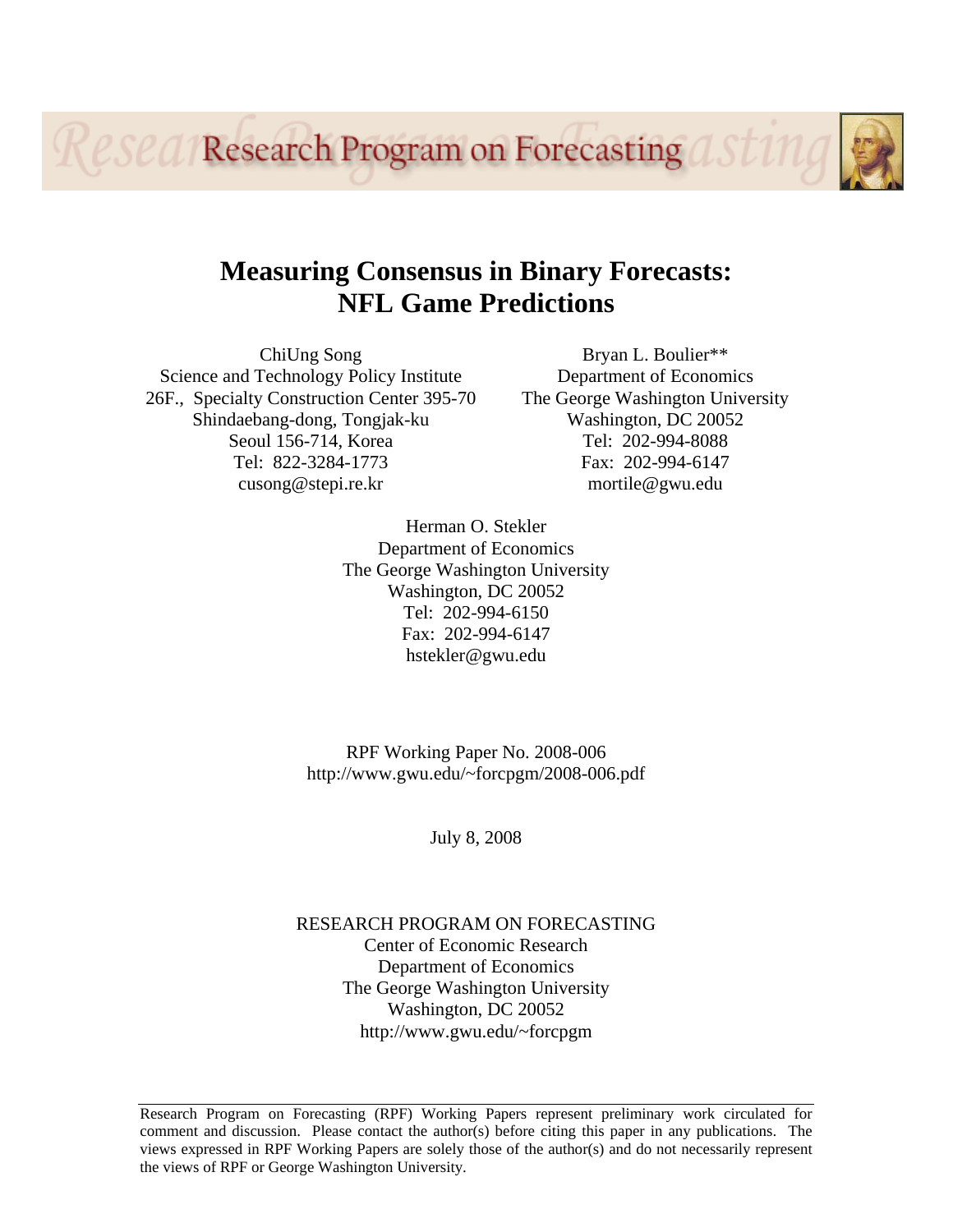# Measuring Consensus in Binary Forecasts: NFL Game Predictions

Keywords: binary forecasts, NFL, agreement, consensus, kappa coefficient

ChiUng Song Science and Technology Policy Institute 26F., Specialty Construction Center 395-70 Shindaebang-dong, Tongjak-ku Seoul 156-714, Korea Tel: 822-3284-1773 [cusong@stepi.re.kr](mailto:bruce@gwu.edu)

Bryan L. Boulier\*\* Department of Economics The George Washington University Washington, DC 20052 Tel: 202-994-8088 Fax: 202-994-6147 [mortile@gwu.edu](mailto:mortile@gwu.edu)

Herman O. Stekler Department of Economics The George Washington University Washington, DC 20052 Tel: 202-994-6150 Fax: 202-994-6147 [hstekler@gwu.edu](mailto:hstekler@gwu.edu)

July 8, 2008

\*\*The corresponding author is Bryan L. Boulier.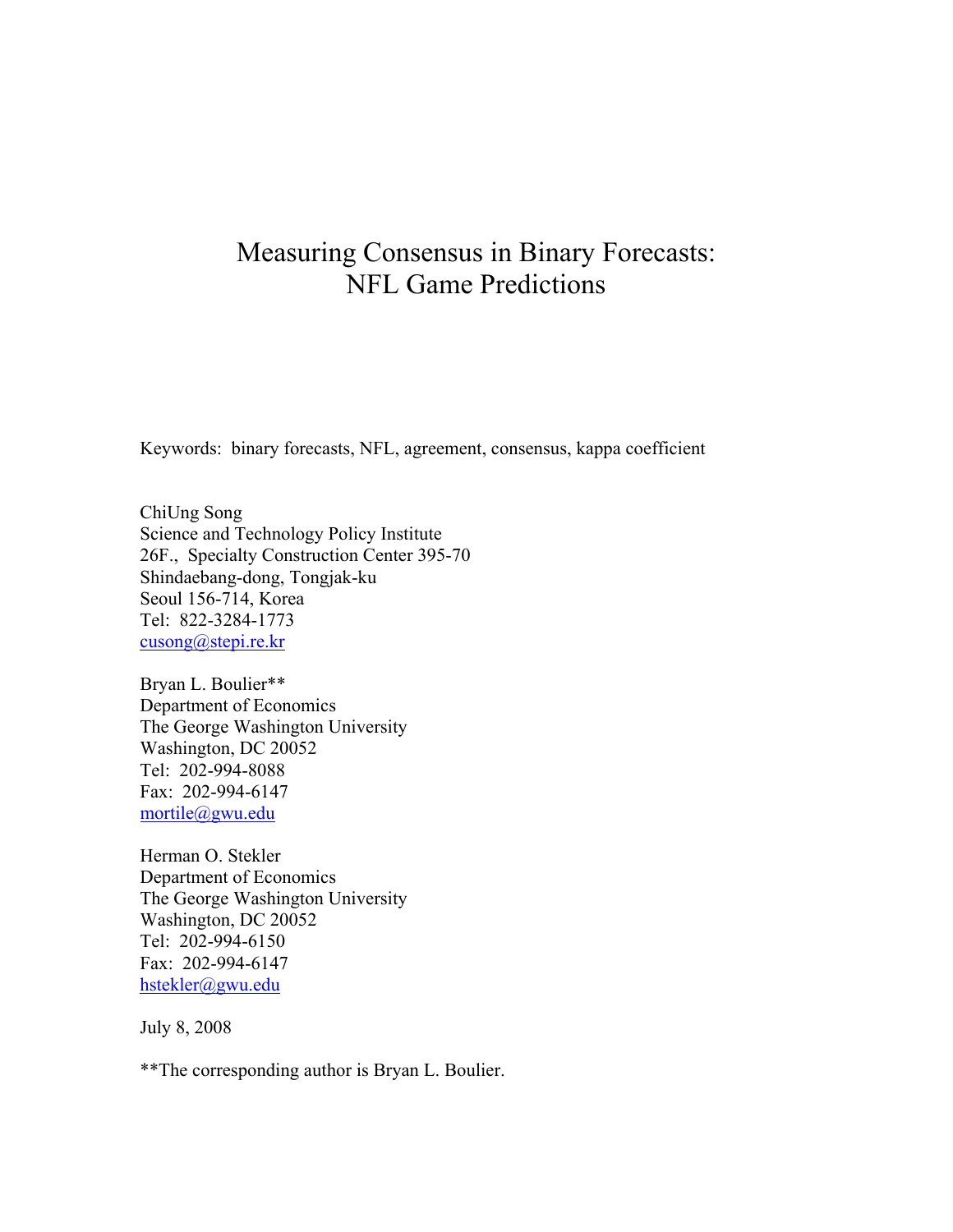## **Abstract**

Previous research on defining and measuring consensus (agreement) among forecasters has been concerned with evaluation of forecasts of continuous variables. This previous work is not relevant when the forecasts involve binary decisions: up-down or win-lose. In this paper we use Cohen's *kappa* coefficient, a measure of inter-rater agreement involving binary choices, to evaluate forecasts of National Football League games. This statistic is applied to the forecasts of 74 experts and 31 statistical systems that predicted the outcomes of games during two NFL seasons. We conclude that the forecasters, particularly the systems, displayed significant levels of agreement and that levels of agreement in picking game winners were higher than in picking against the betting line. There is greater agreement among statistical systems in picking game winners or picking winners against the line as the season progresses, but no change in levels of agreement among experts. High levels of consensus among forecasters are associated with greater accuracy in picking game winners, but not in picking against the line.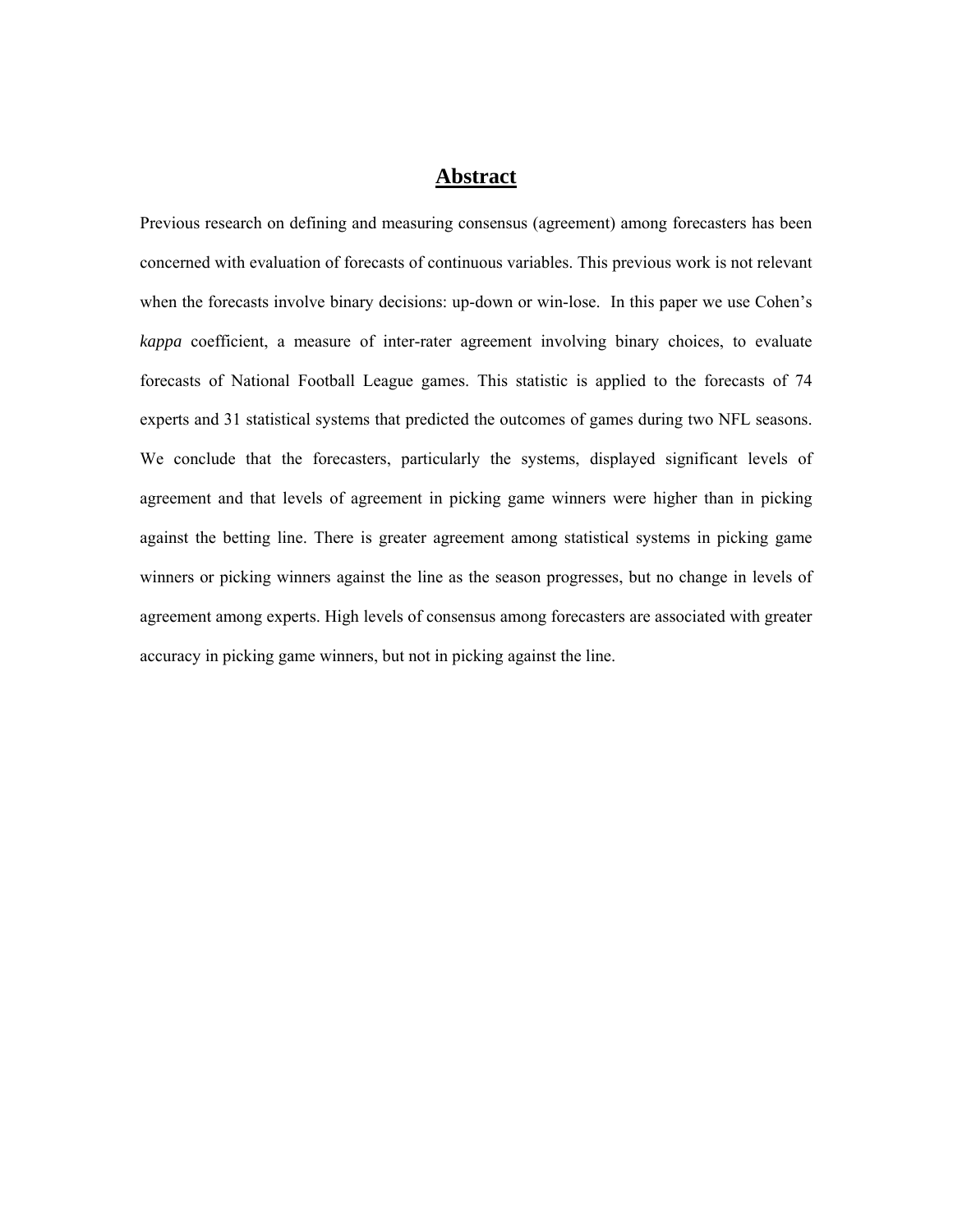## **Measuring Consensus in Binary Forecasts:**

**NFL Game Predictions** 

#### **1. Introduction**

Previous research on defining and measuring agreement or consensus among forecasters has been concerned with evaluations of quantitative forecasts, i.e. GDP will increase 4%, inflation will go up 2%, etc.. Procedures for determining whether consensus among quantitative forecasts have evolved over time. Customarily the mean or median of a set of forecasts had been used as the measure of "consensus", but Zarnowitz and Lambros (1987) noted that there was no precise definition of what constituted a "consensus". Lahiri and Teigland (1987) indicated that the variance across forecasters was the appropriate measure of agreement or disagreement, while Gregory and Yetman (2001) argued that a consensus implied that there was a majority view or general agreement. Schnader and Stekler (1991) and Kolb and Stekler (1996) went further and suggested that the methodology for determining whether a "consensus" actually existed should be based on the distribution of the forecasts.

 A number of questions about forecaster behavior have been analyzed using the dispersion and distributions of these quantitative forecasts. For example, they have been used to determine whether these data can provide information about the extent of forecaster uncertainty (Zarnowitz and Lambros, 1987; Lahiri and Teigland, 1987; Lahiri et al., 1988; Rich et al., 1992; Clements, 2008). Changes in the dispersion of the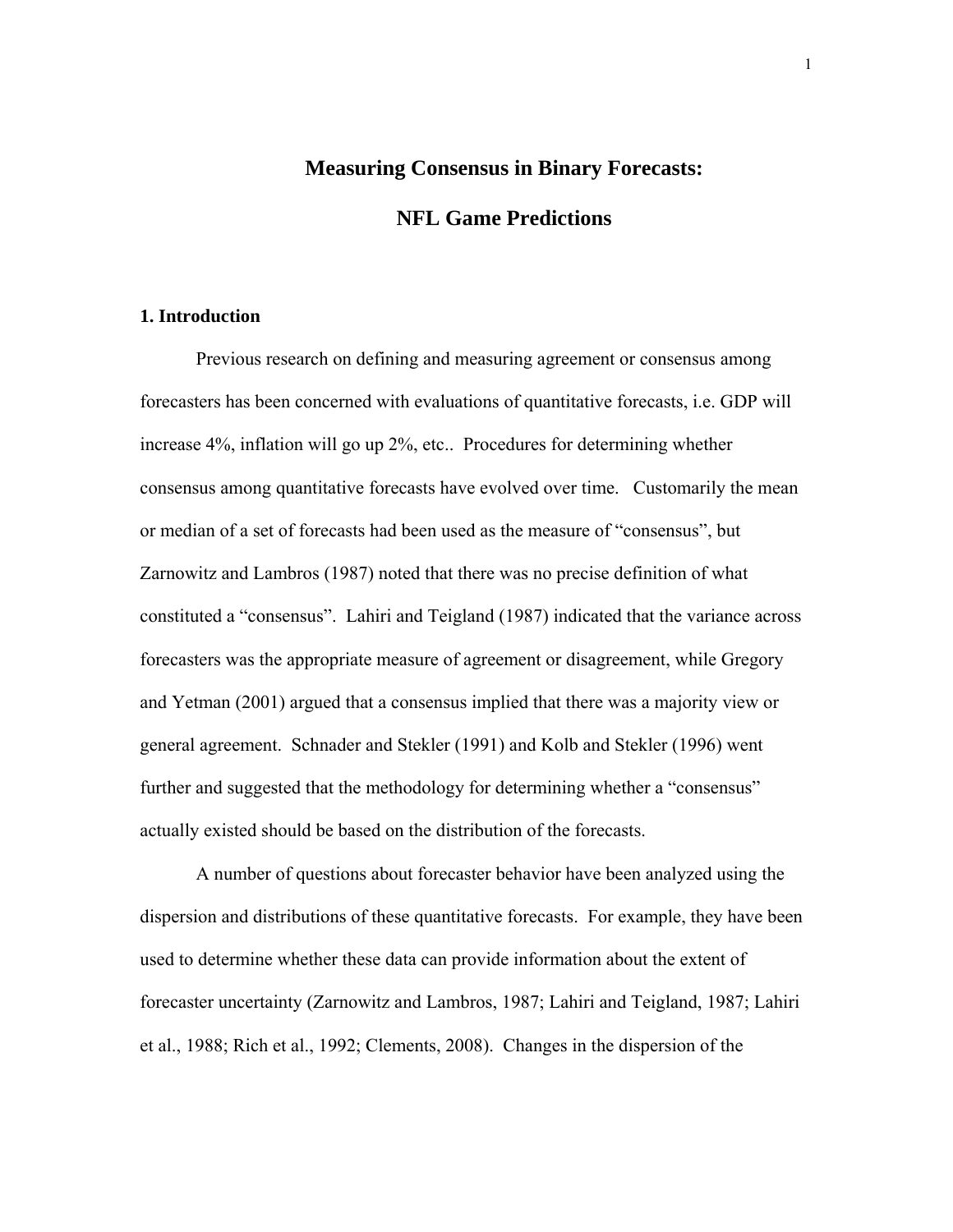forecasts have also been used to examine the time pattern of convergence of the forecasts (Gregory and Yetman, 2004; Lahiri and Sheng, 2008).

To this point, there have been no analyses of the extent of agreement among individuals who do not make quantitative predictions but rather issue binary forecasts: up-down or win-lose. Moreover, the previous methodology applied to quantitative forecasts is not relevant for binary forecasts. Fortunately, there is a statistical measure of agreement, the *kappa* coefficient (Cohen, 1960; Landis and Koch, 1977), which can be used to evaluate these types of binary forecasts. This coefficient is used extensively in evaluating diagnostic procedures in medicine and psychology.

In this paper we use that coefficient to evaluate the levels of agreement among the forecasts of 74 experts and 31 statistical systems for outcomes of National Football League regular season games played during the 2000 and 2001 seasons. This data set is the same used earlier to analyze the *predictive accuracy* of these experts and systems (Song, et al., 2007). The experts and systems made two types of binary forecasts. They either predicted whether a team would win a specific game or whether a particular team would (not) beat the Las Vegas betting spread. Song, et al. (2007)concluded that the difference in the accuracy of the experts and statistical systems in predicting game winners was not statistically significant. Moreover, the betting market outperformed both in predicting game winners and neither the experts not systems could profitably beat the betting line.

In this paper, we are not concerned with the relative predictive accuracy of experts and statistical systems and thus will not examine their forecasting records. Rather, we are interested in knowing whether, in making these two types of binary forecasts, the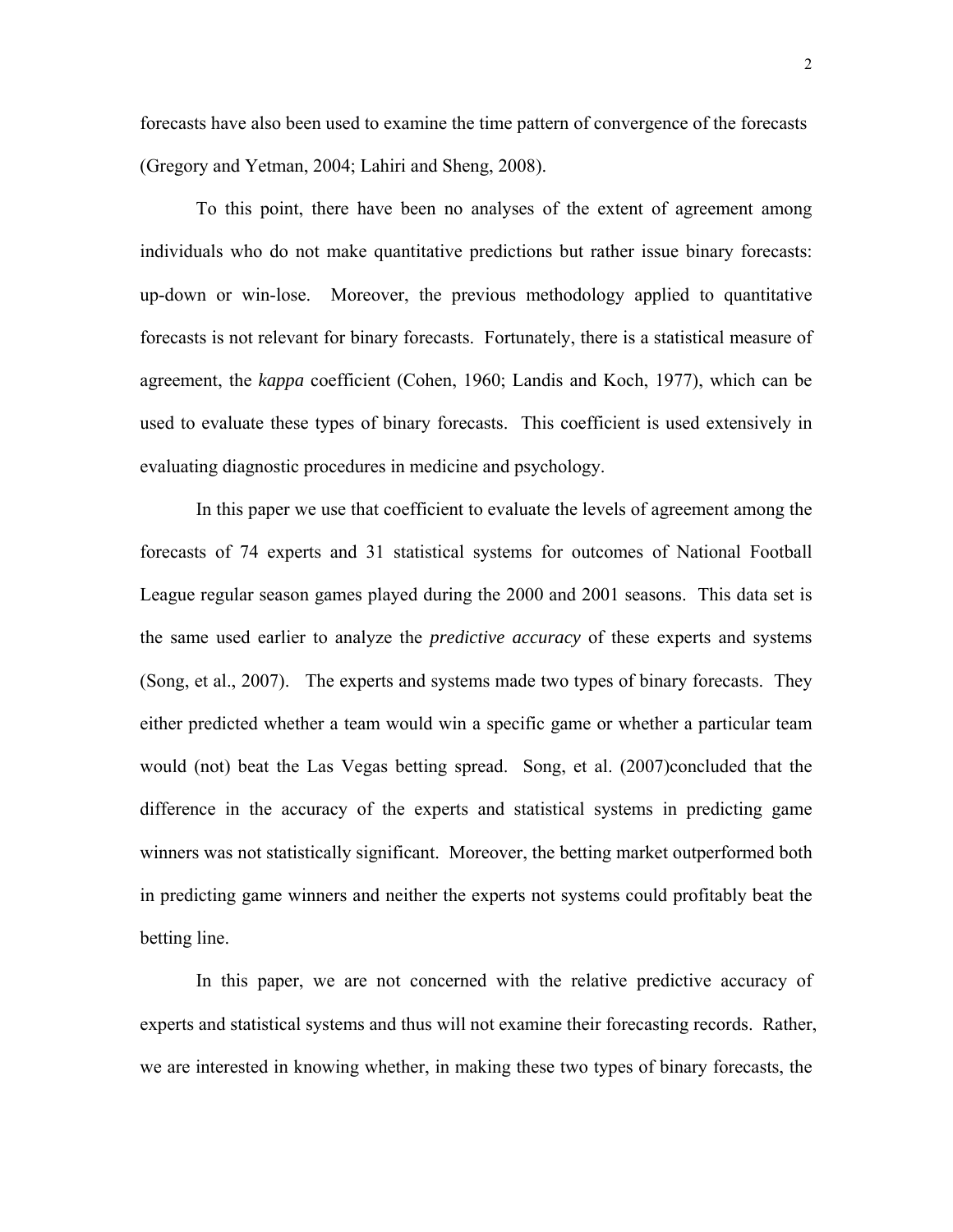experts and systems generally agreed with one another. We will demonstrate that it is possible to determine the degree of agreement among forecasters who make binary forecasts and to test the hypothesis that there is a positive relationship between the extent of agreement and the accuracy of forecasts.

The paper examines a number of issues relating to these forecasts: (1) whether there is agreement *within* groups of forecasters (e.g., do experts agree with each other?), (2) whether agreement changes as more information becomes available during the course of a season, and (3) whether there is agreement *between* groups of forecasters (e.g., do experts' forecasts agree with those of systems?). We hypothesize that there is likely to be considerable agreement among forecasters in forecasting the outcomes of NFL games, because experts who make judgmental forecasts and statistical model builders share a substantial amount of publicly available data. In addition, experts have access to many of the predictions made by statistical systems prior to making their own forecasts. Thus, it is possible that both experts and statistical systems make similar predictions, and their forecasts are associated with each other. We also expect that agreement among forecasters is likely to increase during the course of a season, since information on the relative strength of teams emerges as the season progresses. Finally, we test the hypothesis that accuracy is related to the extent of agreement.

Section 2 presents the data that will be analyzed in this study. Section 3 describes methods for measuring the extent of agreement among forecasts. Section 4 examines the degree of agreement among experts and statistical systems in (1) picking the home team or the visiting team to win the game or (2) to beat the betting line. We first compare the level of agreement among the predictions for an entire season and then examine whether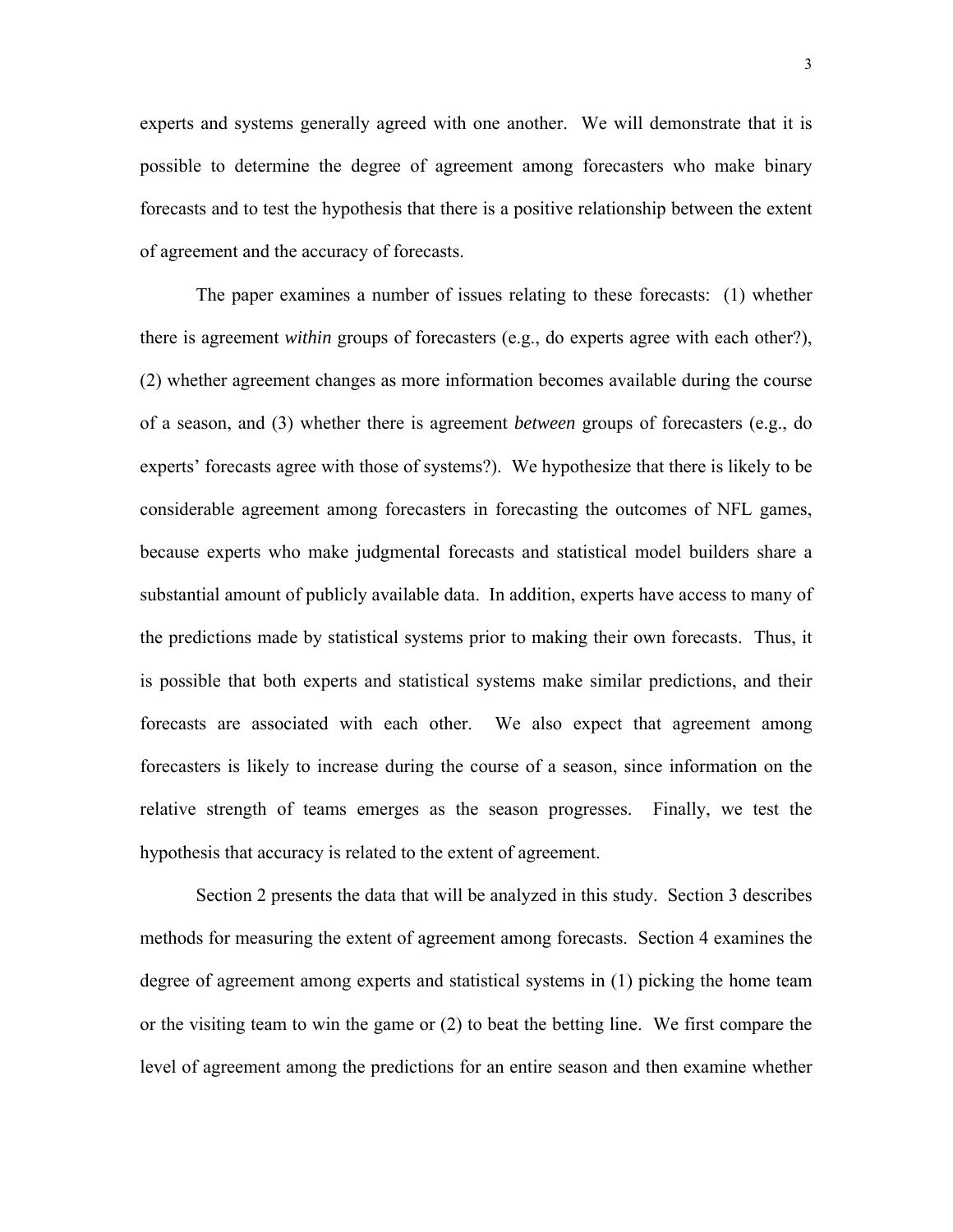levels of agreement change over the course of a season. Having found that there is substantial agreement among experts and among statistical systems in predicting the outcomes of games, we then test whether agreement and accuracy are related.

### **2. Data**

Our data consist of the forecasts of the outcomes of the 496 regular season NFL games for the 2000 and 2001 seasons. These forecasts include those made by experts using judgmental techniques, forecasts generated from statistical models, and a market forecast – the betting line. The forecasts of 74 experts were collected from 14 daily newspapers, 3 weekly magazines, and the web-sites of two national television networks. The newspapers include *USA Today*, a national newspaper, and 13 local newspapers selected from cities that have professional football teams. The three weekly national magazines are *Pro Football Weekly*, *Sports Illustrated*, and *The Sporting News*. Two television networks, CBS and ESPN, have web-sites that contain the forecasts of their staffs.

Some experts predict game winners directly, while others make predictions against the Las Vegas betting line. Some experts who pick game winners also predict the margin of victory (i.e., a point spread). For those who predict a margin of victory, one can identify their implicit picks against the line by comparing their predicted margin of victory with the betting spread given by the Las Vegas betting line. The Las Vegas betting line data were obtained from *The Washington Post* on the day that the game was played. Appendix Table A summarizes information on the individual experts represented in our analysis.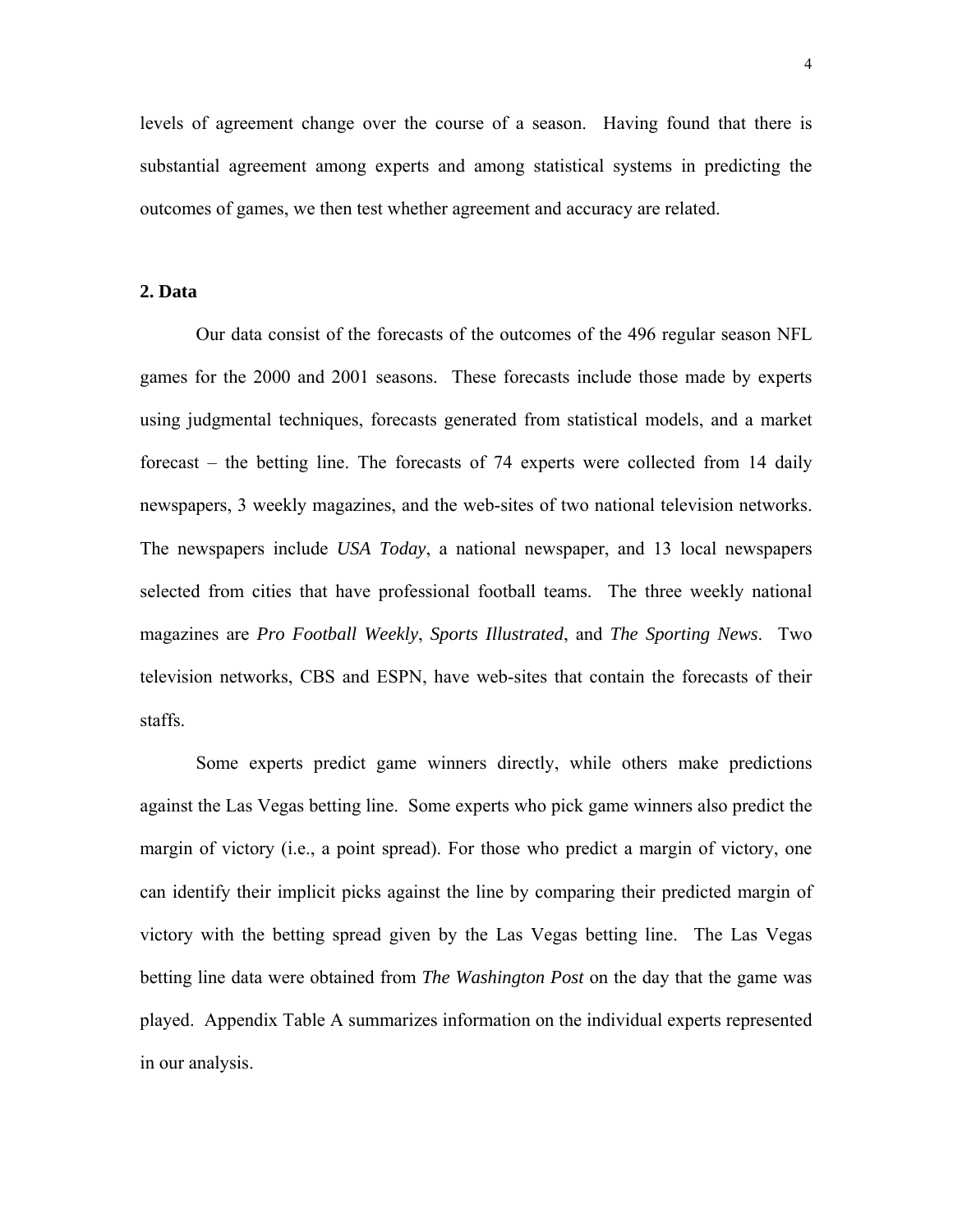Todd Beck (www.tbeck.freeshell.org) collected the point spread predictions made by 29 statistical models for the 2000 and 2001 NFL seasons. We used these data as well as the predictions of the Packard and Greenfield systems, which were not included in Beck's sample. The point spread predictions allow us to identify both the predicted winner of a game and the predicted winner against the betting line. The data used to generate the point spread predictions vary across models, as do the statistical models used to generate the forecasts. Among the data used to generate the point spread predictions are the won/loss records of teams, offensive statistics (such as points scored or yards gained), defensive statistics (such as points or yards allowed per game), variables reflecting the strength of schedule, and home field advantage. In many of these models, point spread predictions are based on power rankings of the teams. Appendix Table B presents names of the statistical models whose forecasts were used in our analysis.

Table 1 gives an example of the kinds of data we are using. Columns (1) and (2) identify the visiting and home teams for some of the games in the first week of the 2000 season. Columns (3) and (4) give the forecasts of two of the 74 experts in our sample. Forecaster 1 is Tim Cote of the *The Miami Herald* and Forecaster 2 is Ron Reid of the *The Philadelphia Inquirer*. Columns (5) and (6) summarize the forecasts made by all of the experts who made predictions for these games. Similar data are available for the 31 systems**.**

#### <Table 1 about here>

#### **3. Methods of analysis**

To measure the extent of agreement among forecasters, we use the kappa coefficient. The computation and interpretation of the kappa coefficient can be illustrated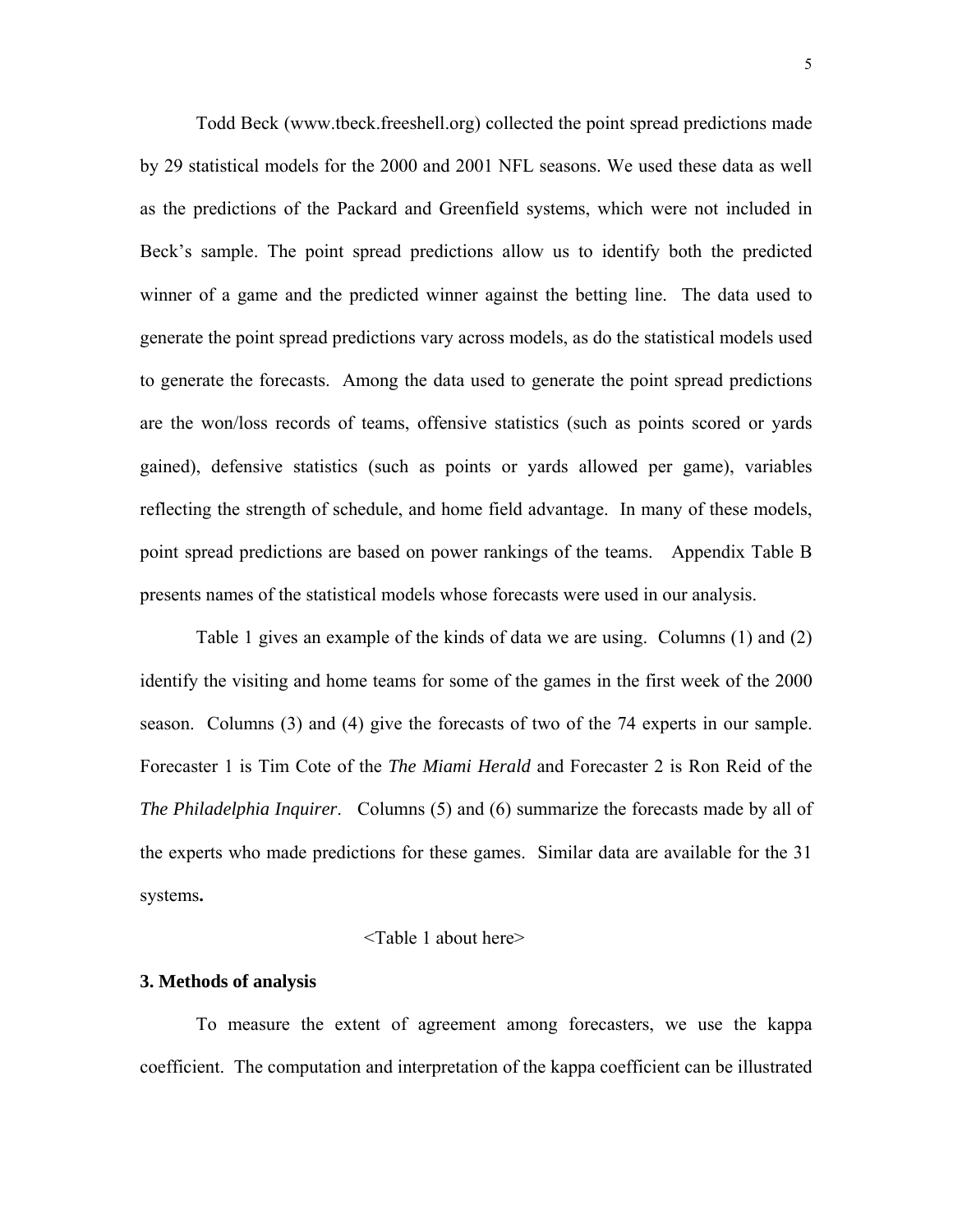using contingency table analysis. Before we present the procedure for calculating kappa for our full sample of 74 experts and 31 systems, we illustrate our method using data for two of the experts - Tim Cote (Forecaster 1) and Ron Reid (Forecaster 2).

Table 2 is a contingency table that shows the distribution of forecasts of the two individuals. There were 409 games in which both forecasters made predictions about whether the home of visiting team would win the game. The elements along the diagonal indicate the number of times both forecasters made the same predictions: the home (visiting) team will win. That is, there were 210 games in which both picked the home team to win and 105 games in which they both picked the away team to win for a total of 315 games for which they predicted the same outcome.

If we divide each entry in Table 2 by the total number of games ( *n* ), we obtain the proportionate distribution of picks shown in Table 3, where  $p_{ij}$  denotes the proportionate distribution in row і and column j. From Table 3, we can determine whether the picks of the two forecasters are independent or not, but we will need to undertake further calculations, which are explained below, to see if there is agreement.

#### <Table 3 about here>

The picks would be considered to be independent if the probability that forecaster 1 picks the home team to win does not depend on whether forecaster 2 picks the home (or the visiting) team to win. That is, knowledge of the picks of forecaster 2 provides no information about predicting forecaster 1's choices. If the picks are independent, then the expected proportion,  $p^e_{ij}$  in cell  $(i, j)$  would be  $p^e_{ij} = p_{i} \times p_{i,j}$ 

The hypothesis that the picks are independent can be tested using the chi-square statistic (Fleiss, et al., 2003; pp. 53):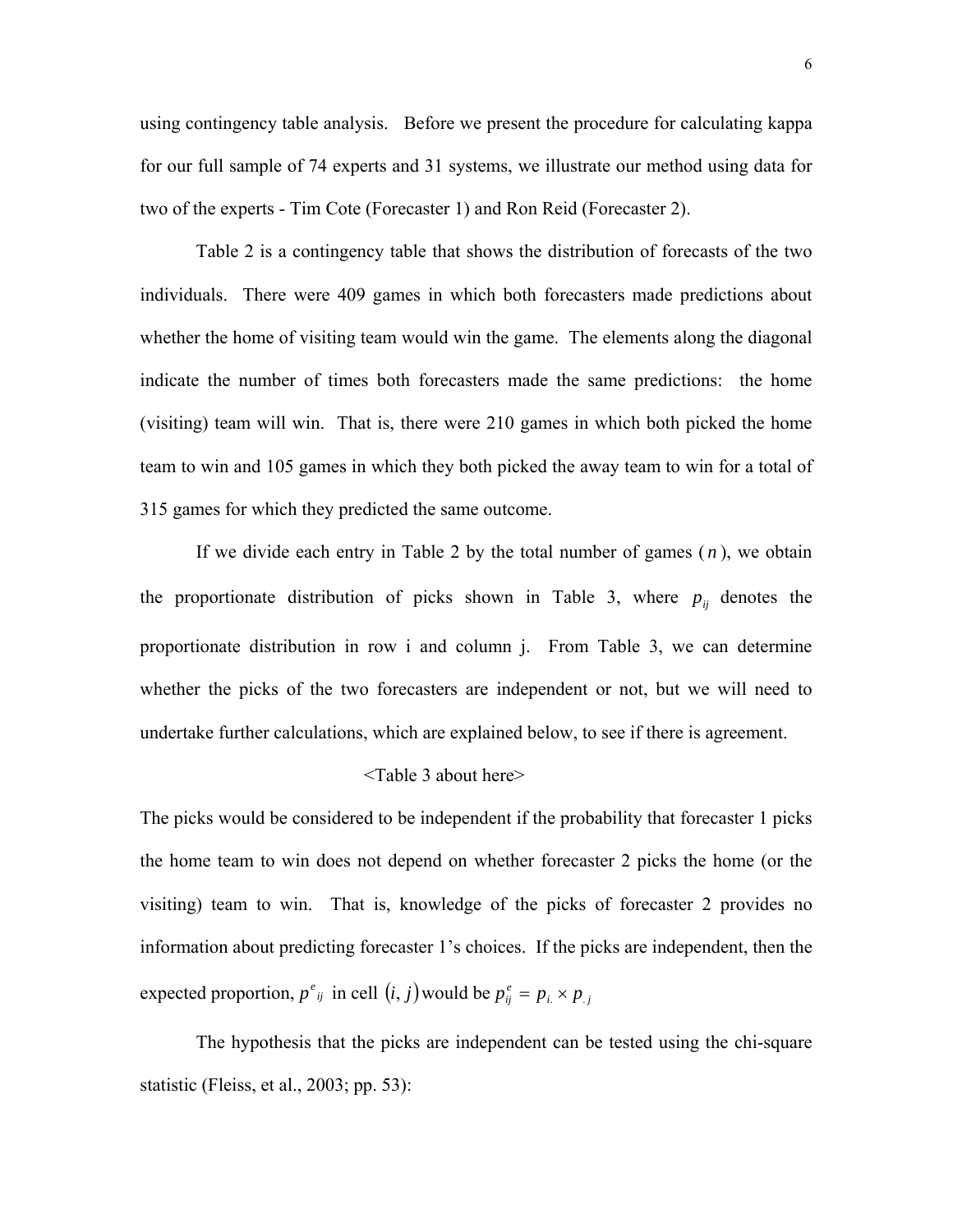$$
\chi^2 = n \sum_{i=1}^2 \sum_{j=1}^2 \frac{\left( \left( p_{ij} - p_{i,P,j} \right) - \frac{1}{2n} \right)^2}{p_{i,P,j}}, \tag{1}
$$

with one degree of freedom. For the data given in Table 2, the  $\chi^2 = 106.59$ , which is significantly different from zero at the 0.01 level, indicating that the forecasts are not independent.

Note that the magnitude of  $\chi^2$  measures whether or not there is independence between the forecasters but not the level of agreement. There are two reasons why the magnitude of  $\chi^2$  does not measure agreement. First, the choices of the two forecasters may depend upon each other, but reflect disagreement rather than agreement. Consider two cases. In Table 3,  $p_{11} + p_{22} = 0.78$ , so that individuals made identical forecasts 78% of the time. But, suppose the data given in Table 3 were altered by switching the diagonal and off-diagonal elements. In particular, assume that  $p_{11} = .135$ ,

 $p_{22} = 0.095$ ,  $p_{12} = 0.513$ , and  $p_{21} = 0.257$ . With this distribution of forecasts the value of  $\chi^2$  would remain 106.59, but the individuals would have made identical forecasts only 22% of the time.

Second, the size of  $\chi^2$  reflects not only the pattern of disagreement or disagreement among forecasters but also the number of forecasts. That is, for a given proportional distribution of forecasts (i.e., the  $p_{ij}$ ), the magnitude of  $\chi^2$  is (essentially) linearly related to the number of forecasts (n). (See equation (1).) Consequently, if one were to use the  $\chi^2$  as a measure of agreement, one would infer higher levels of agreement between two forecasters if they make a larger number of forecasts even though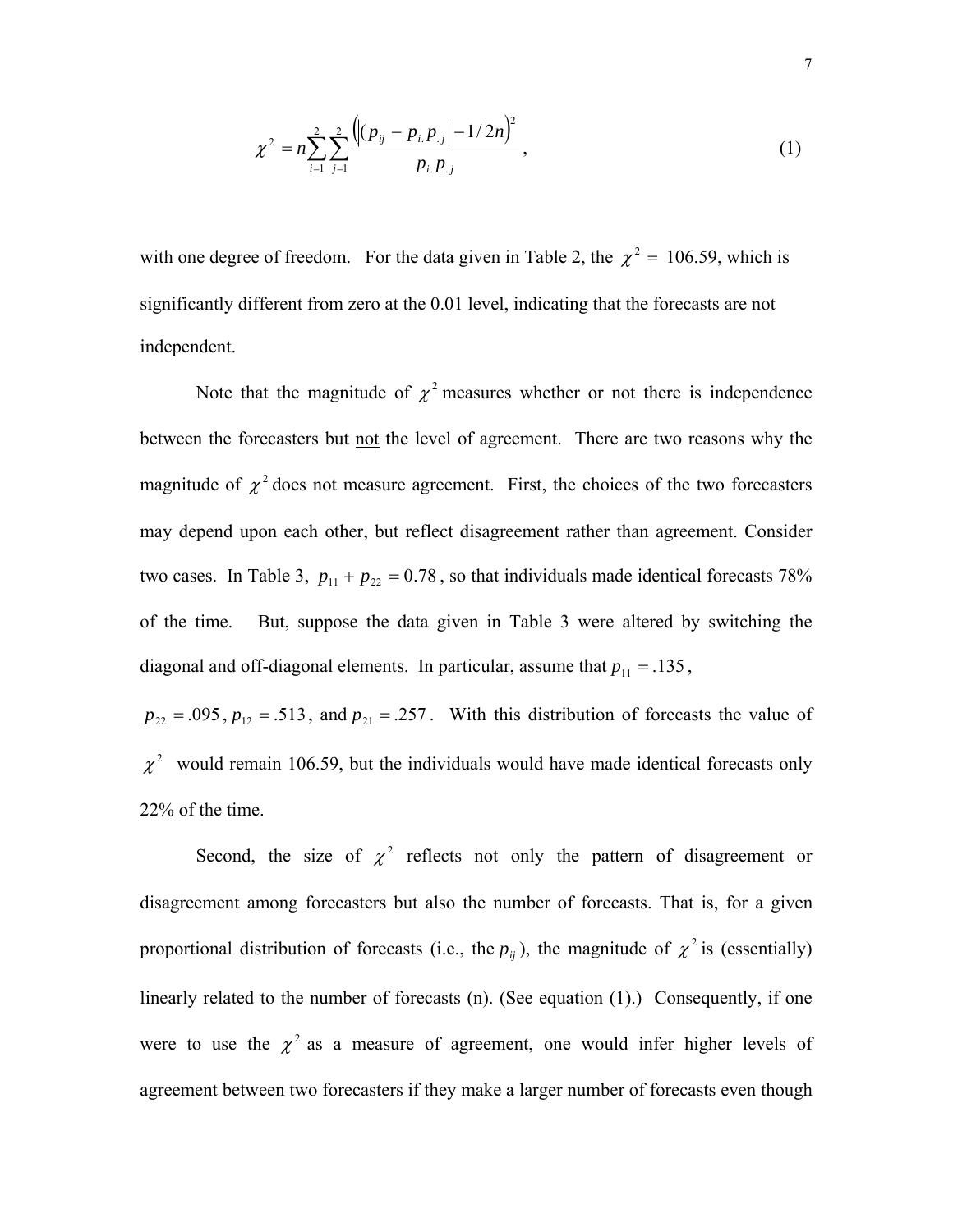the fraction of forecasts on which they agreed did not change. For example, suppose that that Forecaster 1 and Forecaster 2 had predicted 818 games rather than 409 and that the proportionate distribution of forecasts were identical to that shown in Table 3. With 818 forecasts, the size of  $\chi^2$  would double to 213.38, even though the proportion of games for which they made identical forecasts would remain unchanged at 0.78

 As noted above, to examine the extent of agreement among forecasters, one must compute the proportion of forecasts that are identical between the forecasters.<sup>[1](#page-10-0)</sup> The proportion of forecasts that are identical is obtained by summing the entries along the diagonal cells in the contingency tables. That is, the proportion of cases on which the two individuals made the same forecasts is given by  $p_0 = p_{11} + p_{22}$ . However, there is a disadvantage of using the simple proportion of picks that are the same as a measure of agreement. One could obtain a high percentage of picks in common merely by chance (Fleiss, et al., 2003, pp.602-608). To adjust for the role of chance, one should compare the actual level of agreement with that based on chance alone.

The expected proportion of agreement (given independence in the picks) is given by  $p_e = (p_1 \times p_1) + (p_2 \times p_2)$ . The difference,  $p_0 - p_e$ , measures the level of agreement in excess of that which would be expected by chance. Cohen (1960) suggested using the kappa statistic ( $\kappa$ ) as a measure of agreement that adjusts for chance selections<sup>[2](#page-10-1)</sup>:

$$
\kappa = \frac{p_0 - p_e}{1 - p_e}.
$$

<span id="page-10-0"></span><sup>|&</sup>lt;br>|<br>|  $\frac{1}{1}$  As an alternative one could measure the extent of disagreement between the forecasters by summing the off diagonal elements ( $p_{12} + p_{21}$ ). Swanson and White (1997, p. 544) describe this measure as the "confusion rate".

<span id="page-10-1"></span> $2^2$  The Associate Editor pointed out that the kappa coefficient is identical to the Heidke skill score. The Heidke skill score has been used in evaluating directional forecasts in the weather literature. See C.A. Doswell, et al. (1990) and Lahiri and Wang (2006).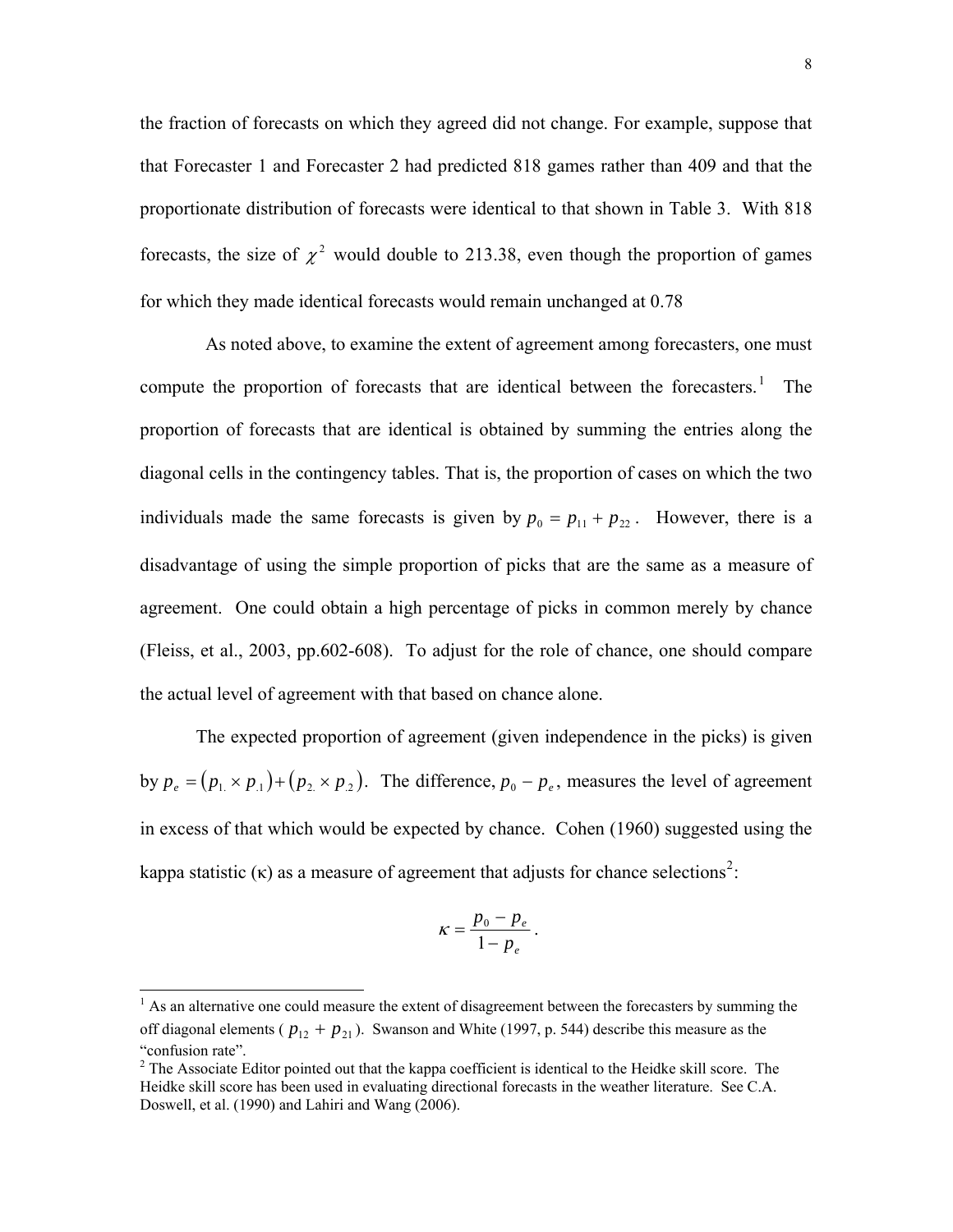For the data shown in Table 2,  $\kappa$  = .509, which is statistically significantly different from zero at the 0.01 level.

While we have illustrated kappa for the case of two forecasters, it can be extended to the case of multiple forecasters. (See Fleiss, et al., 2003, pp. 610-617.) Here we use the kind of data shown in columns (5) and (6) in Table 1 - the number of forecasters who picked the visiting team to win and the number who picked the home team to win for each game. Assume there are n games and that the number of forecasters who predicted the  $i<sup>th</sup>$  game is m<sub>i</sub>. Note that it is not assumed that the set of forecasters are identical for each game. Let  $x_i$  equal the number of forecasters picking the visiting team to win in the i<sup>th</sup> game and m<sub>i</sub> - x<sub>i</sub> the number picking the home team. Let  $\overline{p}$  equal the proportion of all forecasts (i.e., all forecasts for all games combined) in which the visiting team is chosen to win the game and let  $\overline{q} = 1 - \overline{p}$  be the proportion of all forecasts in which the home team is picked to win. Finally, let  $\overline{m}$  equal the average number of forecasts per game (i.e., the total number of forecasts for all games combined divided by the number of games). Then, kappa is estimated by the following formula (Fleiss, et al, 2003, p. 610):

$$
\overline{\kappa} = \frac{\sum_{i=1}^{n} \frac{x_i(m_i - x_i)}{m_i}}{n(m-1)\overline{pq}}.
$$

The kappa statistic is sometimes called a measure of inter-rater agreement. If  $p_0 = p_e$ , then  $\kappa = 0$  and there is only chance agreement. If  $\kappa > 0$ , then there is agreement over and above that due to chance, and there is less agreement than expected by chance if  $\kappa$  < 0. If  $\kappa$  = 1, there is perfect agreement. The magnitude of the standard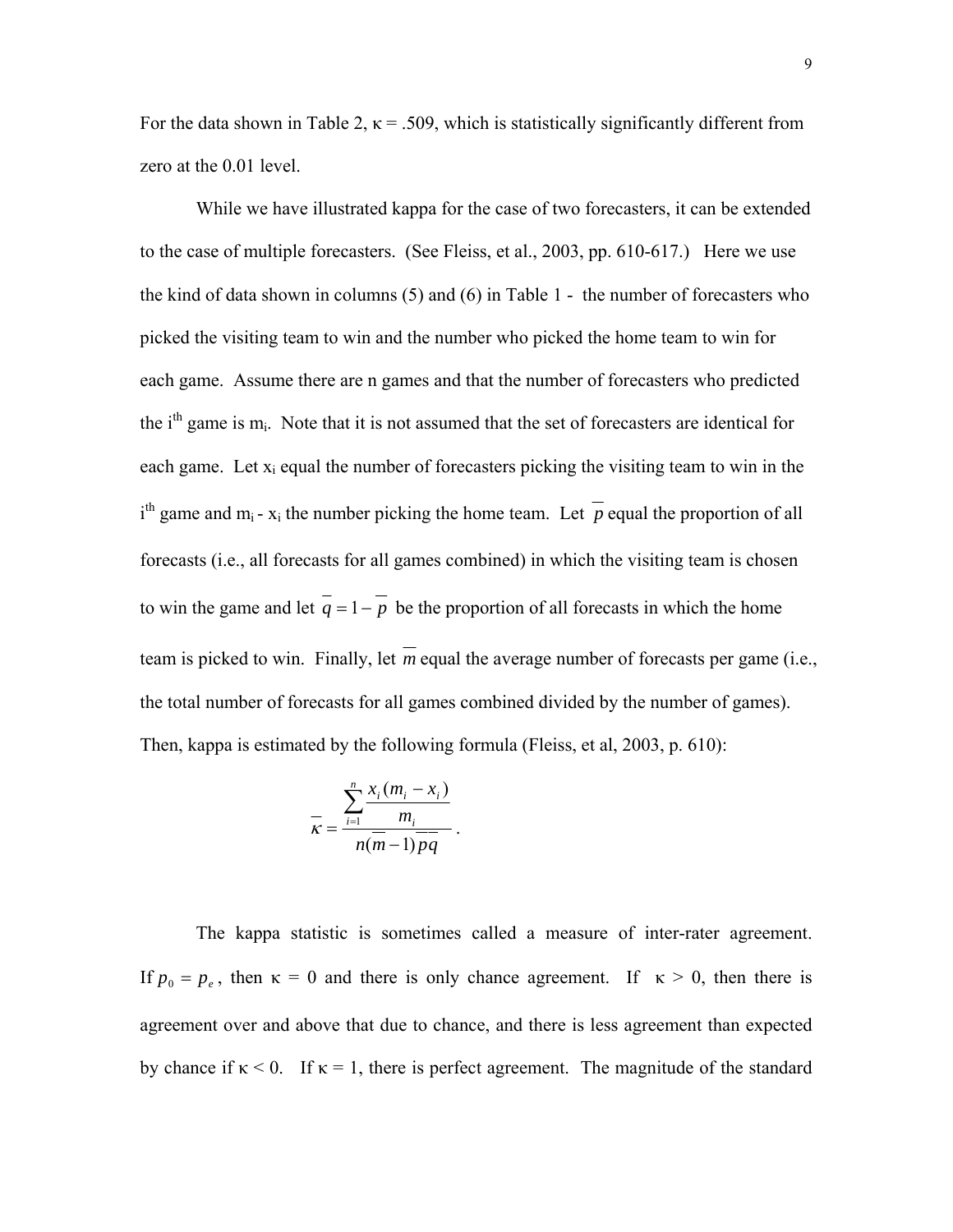error can also be measured (Fleiss, et al., 2003, pp. 605 and 613), so that one can use this standard deviation and the value of  $\kappa$  to determine whether  $\kappa$  is statistically significantly different from zero. However, in comparing values of kappa across samples, we use bootstrapping to determine whether there are statistically significant differences between the coefficients (cf., McKenzie, et al, 1996).

What does the magnitude of  $\kappa$  signify? Landis and Koch (1977) suggested guidelines for interpreting the strength of agreement based on the value of kappa. Their guidelines are shown in Table 4.

<Table 4 about here>

#### **4. Levels of agreement among experts and statistical systems**

In this section, we compare the levels of agreement among experts and statistical systems in picking the home team or the visiting team  $(1)$  to win the game or  $(2)$  to beat the betting line. We first calculate kappa coefficients  $(\kappa)$  for inter-rater agreement for all games of the 2000-2001 seasons. We then examine whether levels of agreement change over the course of the season. It might be anticipated, for example, that levels of agreement would increase as a season progresses, since the accumulation of information during the course of a season would resolve uncertainties regarding the relative abilities of teams.

#### <Table 5 about here>

Table 5 presents these results. The major findings for the two complete seasons are: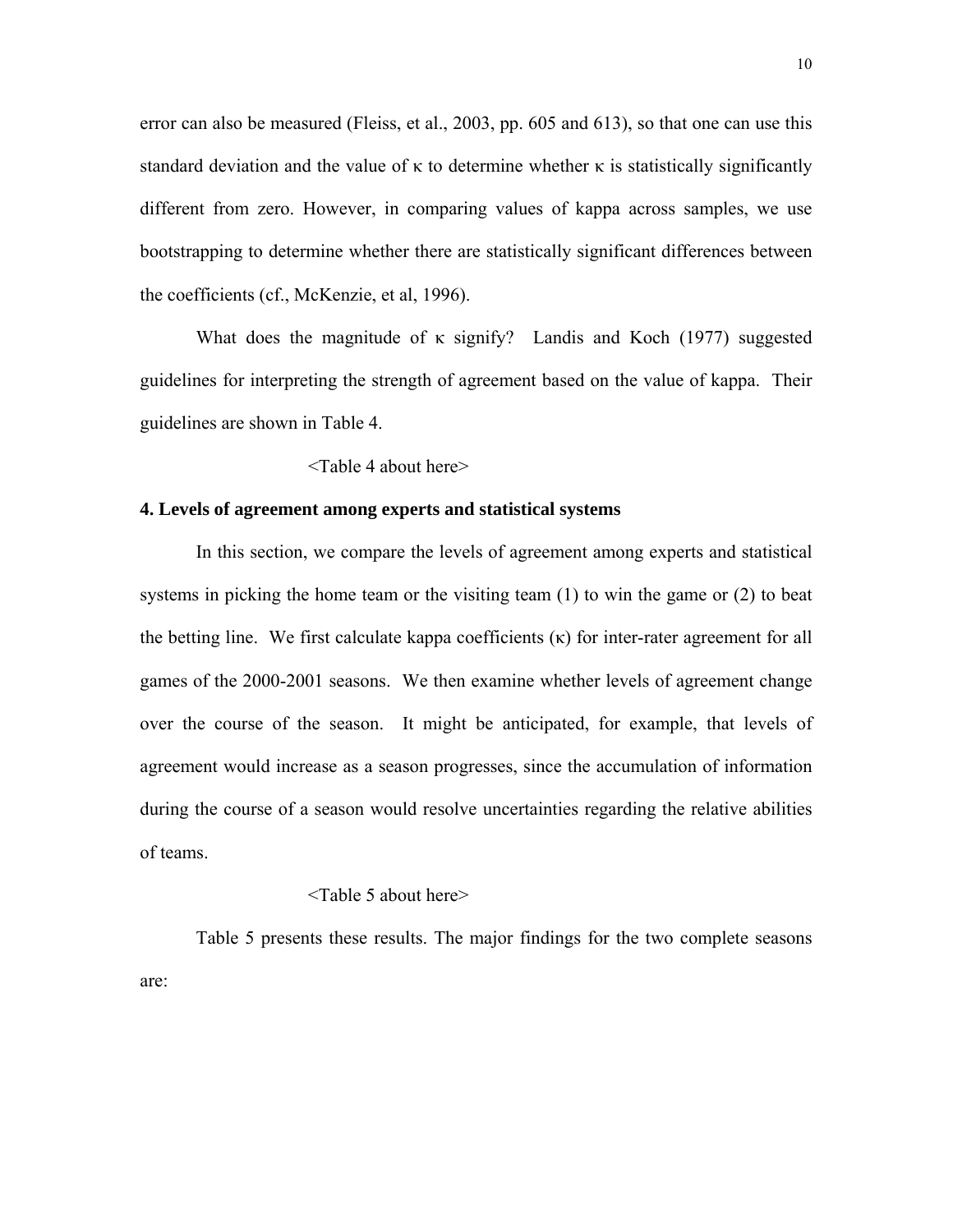(a) All the kappa coefficients are statistically significantly different from zero at the 0.01 level. According to the Landis-Koch criteria, statistical systems display moderate agreement, while experts exhibit fair agreement.

(b) There is substantially higher agreement among both types of forecasters in picking game winners than in picking against the line.

(c) The levels of agreement among statistical systems are considerably higher than among experts for both types of forecasts. Using a bootstrap procedure with 500 observations to calculate the standard errors of the difference, we find that these differences are statistically significant at the 0.01 level.

A comparison of forecasts for first and second half games of the two seasons indicates:

(d) Kappa coefficients calculated for each of the two halves replicate the full season results reported above.

(e) Among statistical systems, levels of agreement in picking game winners and picking against the line are higher in second half games than in first half games and these differences across halves are statistically significantly different from zero at the 0.05 level. In contrast, the second half levels of agreement among experts are not statistically significantly different from their first half levels. Thus, it would appear that statistical systems process information in a way that resolves differences among their forecasts as data accumulates, but that experts do not. $3$ 

# **5. Agreement among consensus forecasts by statistical systems, experts, and the betting line**

 $\overline{\phantom{a}}$ 

<span id="page-13-0"></span><sup>&</sup>lt;sup>3</sup> Of interest is that statistical system forecasts improve over the course of season, while those of experts do not. See Song, et al. (2007).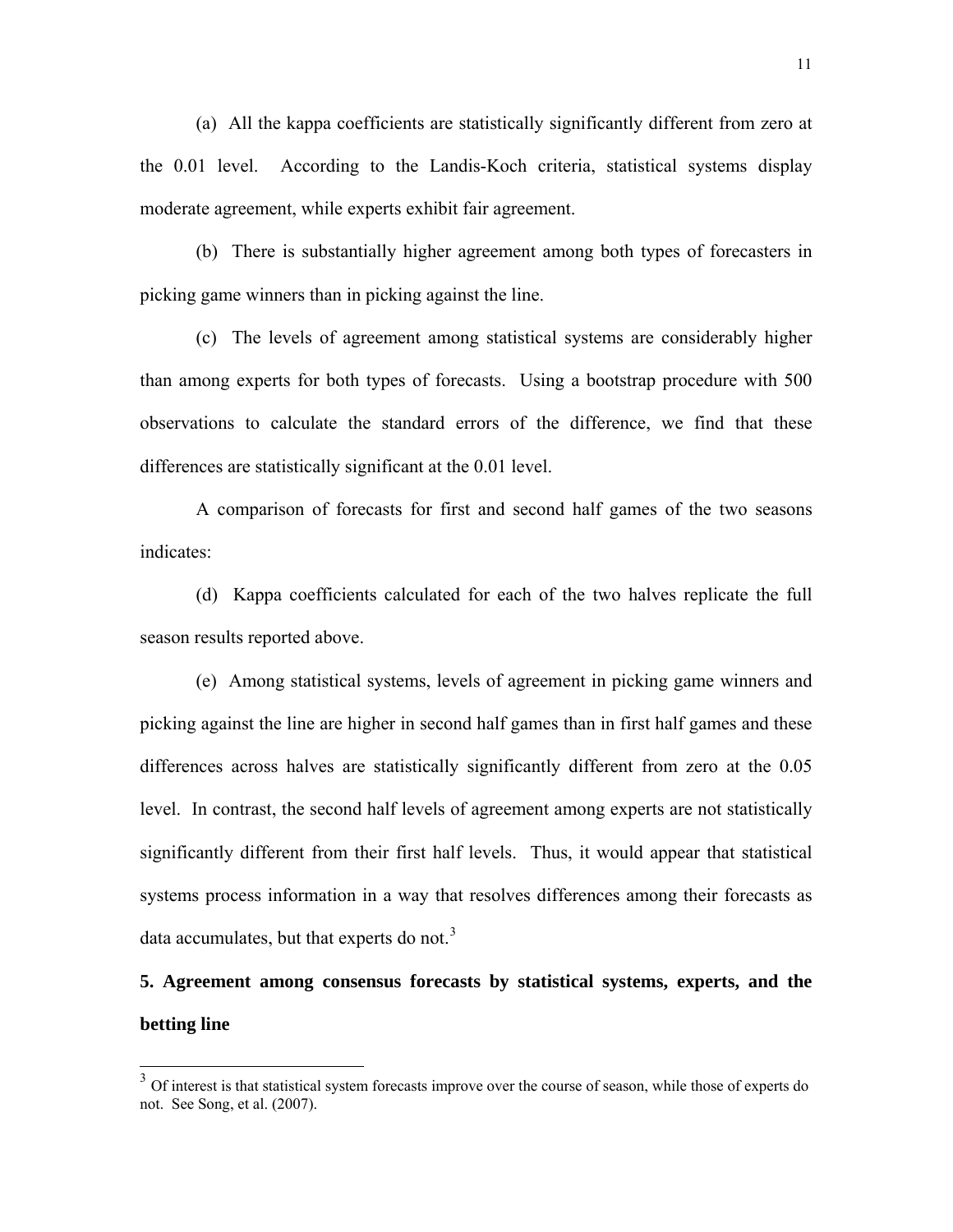In this section, we measure the extent of agreement among statistical systems, experts, and the betting line in picking game winners. In the preceding section, we found that there was considerable agreement among statistical systems and also among experts in picking game winners. Consequently, we can identify consensus picks for each of the two sets of forecasters. We do this by selecting the team chosen to win the game by a majority of the forecasters of each group. If there is no majority (e.g. if the number of experts favoring the home team equals the number favoring the away team or if the betting line is zero), we exclude that game from the analysis presented here.

Table 6 reports the values of kappa (1) for pairwise comparisons of the betting line and consensus picks of statistical systems and experts and (2) of all three methods of forecasting. These measures are calculated for the combined 2000-2001 NFL seasons and for the first and second halves of the combined seasons.

#### <Table 6 about here>

In all cases, the magnitudes of  $\kappa$  are large, indicating substantial agreement, and statistically significantly different from zero at the 0.01 level. For all games, the extent of agreement between experts and the betting line is statistically significantly higher at the 0.05 level (two-tail test) than that of statistical experts and the betting line or than that of statistical systems and experts.

#### 6. **The relationship between agreement and accuracy**.

 To this point we have focused on the degree of consensus among the various forecasters and have not considered whether there is a relationship between the extent of the agreement and the accuracy of the predictions. We examine four such relationships in this section: experts' and systems' predictions of (1) game winners and (2) winners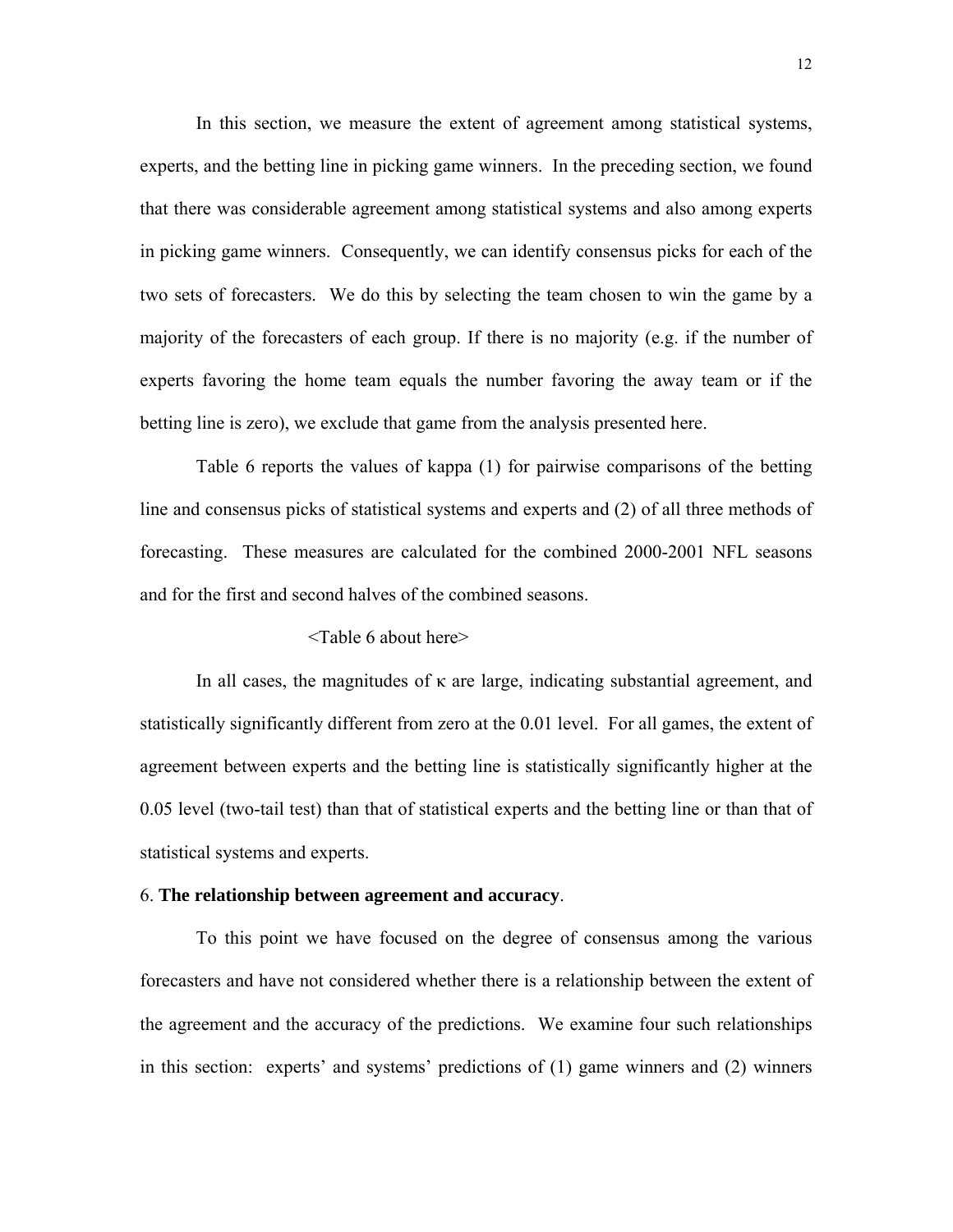against the betting spread. The extent of agreement for a game is measured by examining the proportion of experts (or systems) agreeing on a winner.<sup>[4](#page-15-0)</sup> If 50% of forecasters favors one team to win a game and 50% favors its opponent to win, then the game is dropped from the sample. The results are presented in Table 7.

#### <Table 7 about here.>

 There is not a monotonic relationship between agreement and accuracy in picking game winners, although very high levels of agreement are associated with greater accuracy. Experts have a success rate around 70% when 70% or more of experts are in agreement (about three-fourths of the games). These success rates are statistically significantly different from 0.50 at the 0.01 level. When 90% or more of systems agree on the outcome (about 6 out of 10 games), they also have a 70% success rate, also statistically significantly different from 0.50 at the 0.01 level.

The results are quite different for picking winners against the line. In order for bets against the line to be profitable, a 52.4% success ratio is required. Both experts and systems, however, had success ratios that were usually less than 50%. Moreover, the success rates of experts in picking against the line do not vary with the extent of agreement. Even when 70% or more of the experts are in agreement, they only pick correctly 46% of the winners against the line.<sup>[5](#page-15-1)</sup> As for systems, only when 90% or more of the systems agreed whether a particular team would (not) cover the spread was the result significant. The accuracy rate of nearly 60% was statistically different (at the 0.05

 $\overline{\phantom{a}}$ 

<span id="page-15-0"></span><sup>&</sup>lt;sup>4</sup> In Table 7, each individual game is an observation. The kappa statistic is useful only when comparing agreement among two or more forecasters for *multiple* games.

<span id="page-15-1"></span> $\frac{1}{2}$  A referee suggested that since they were wrong 54% of the time and an accuracy rate of 52.4% is sufficient to be profitable, one might have made money by betting against the experts. Whether this result would hold in another set of games is problematical. A failure rate of 0.54 or larger would occur 22% of the time if the experts' true inability for picking winners were equal to flipping a coin (one tail test).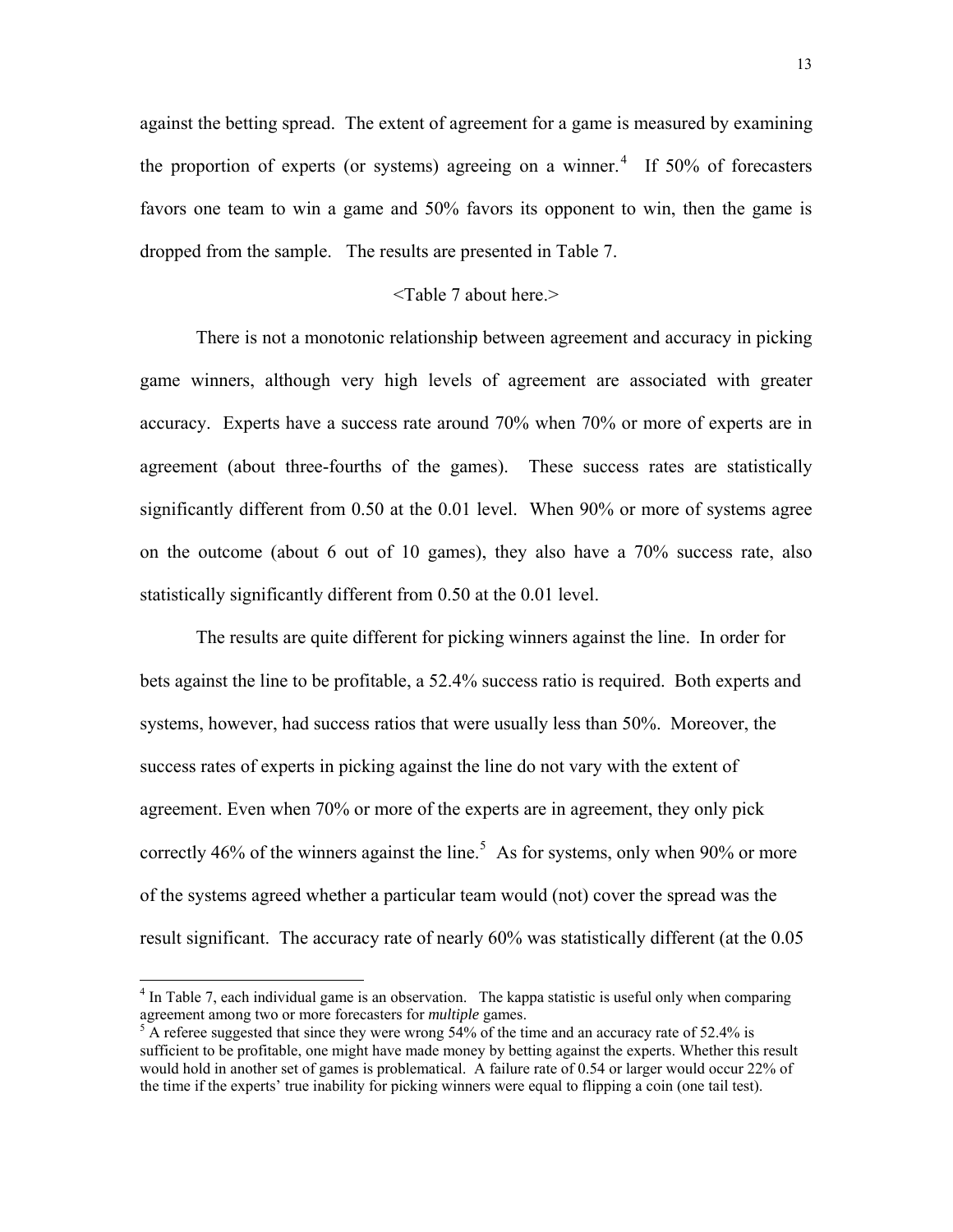level) from flipping a coin, but not statistically significantly different, even at the 0.10 level, from the 52.4% rate necessary to bet profitably against the line.

#### **7. Conclusion**

In this study, we have compared levels of agreement among experts and statistical systems in predicting game winners or picking against the line for the 2000 and 2001 NFL seasons using the kappa coefficient as a measure of agreement. We found that there are highly statistically significant levels of agreement among forecasters in their predictions, with a higher level of agreement among systems than among experts. In addition, there is greater agreement among forecasters in picking game winners than in picking against the betting line.

Finally, high levels of agreement among experts or forecasters are associated with greater accuracy in forecasting game winners but not against picking winners against the line. The previous literature that was concerned with the consensus of quantitative forecasts has not focused on the accuracy of the predictions when there was (not) a consensus. It would be desirable to do this.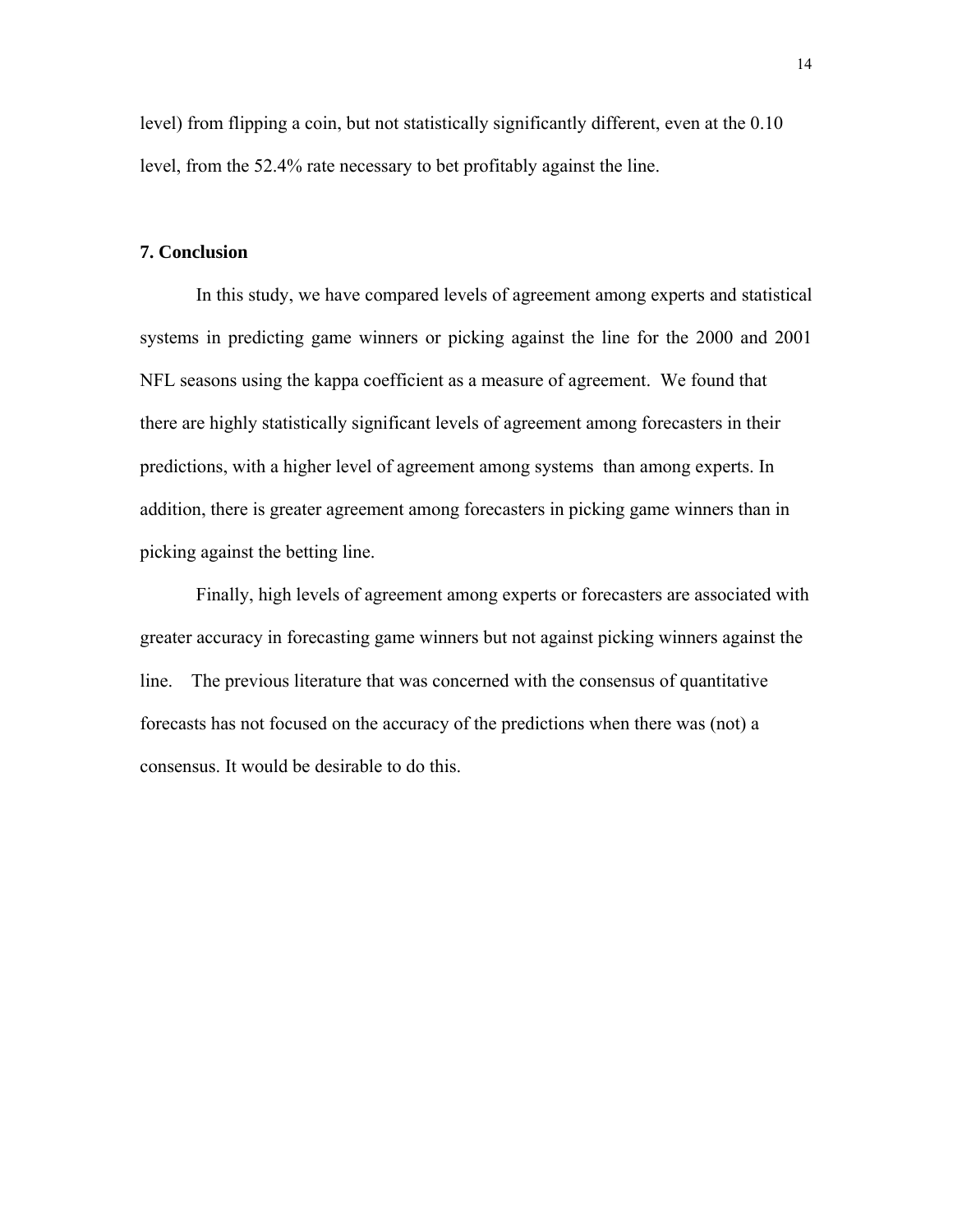#### References

Clements, M.P. (2008). Consensus and uncertainty: Using forecast probabilities of output declines. *International Journal of Forecasting*, 24, 76-86.

Cohen, J. (1960). A coefficient of agreement for nominal scales, *Educational and Psychological Measurement*, *20*, 37-46.

Doswell, C.A., Davies-Jones, R. & Keller, D.L. (1990). On summary measures for skill in rare event forecasting based on contingency tables, *Weather and Forecasting*, 5, 576- 585.

Fleiss, J.L., Levin, B. and Paik, M.C. (2003), *Statistical methods for rates and proportions*, 3rd edition. New York: Wiley Series in Probability and Statistics.

Gregory, A. W., Smith, G. W. & Yetman J. (2001). Testing for forecast consensus, *Journal of Business and Economic Statistics,* 19, 34-43.

Gregory, A. W. & Yetman J. (2004). The evolution of consensus in macroeconomic forecasting, *International Journal of Forecasting,* 20, 461-473.

Kolb, R.A. & Stekler, H.O. (1996). Is there a consensus among financial forecasters? *International Journal of Forecasting,* 12, 455-464.

Lahiri, K. & Sheng, X. (2008). Evolution of forecast disagreement in a Bayesian learning model, *Journal of Econometrics*, 144, 325-340.

Lahiri, K. & Teigland C. (1987). On the normality of probability distributions of inflation and GNP forecasts, *International Journal of Forecasting,* 3*,* 269-279.

Lahiri, K., Teigland C. & Zaporowski, M. (1988). Interest rates and the subjective probability distribution of inflation forecasts, *Journal of Money, Credit and Banking*, 20, 233-248.

Lahiri, K. & Wang, G.J. (2006). Subjective probability: Forecasts for recessions. *Business Economics*, 41(2), 26-37.

Landis, J.R. & Koch, G.G. (1977). The measurement of observer agreement for categorical data. *Biometrics*, *33(1),* 159-174.

McKenzie, D.P., et al (1996). Comparing correlated kappas by resampling: Is one level of agreement significantly different from another. *Journal of Psychiatric Research*, 30(6) 483-492.

Rich, R.W., Raymond J. E. & Butler, J. S. (1992). The relationship between forecast dispersion and forecast uncertainty: Evidence from a survey data-ARCH model, *Journal of Applied Econometrics*, 7, 131-148.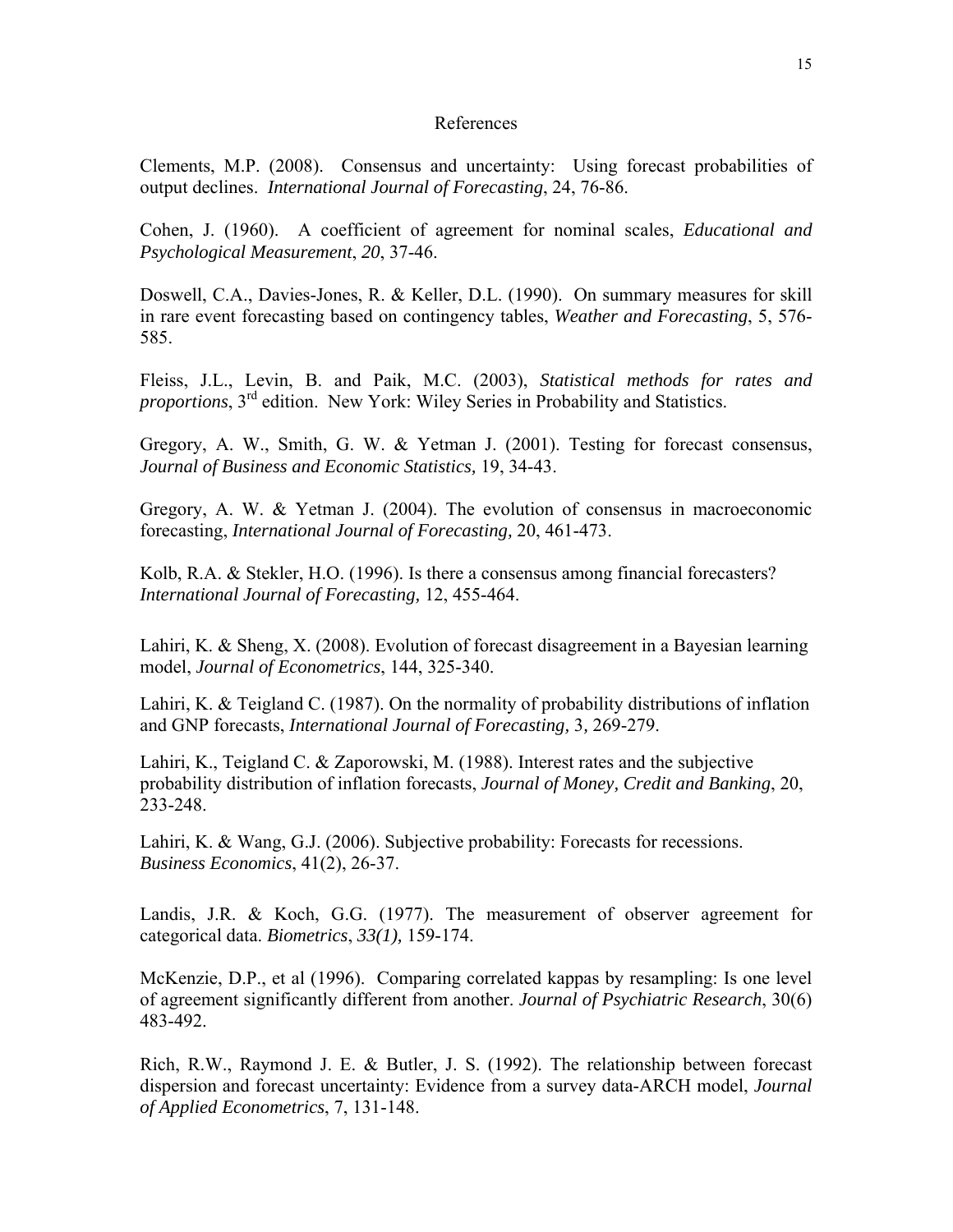Schnader, M.H. & Stekler, H.O. (1991). Do consensus forecasts exist? *International Journal of Forecasting, 7*, 165-170.

Song, C., Boulier, B. & Stekler, H.O. (2007). Comparative accuracy of judgmental and model forecasts of American football games. *International Journal of Forecasting*, 23, 405-413.

Swanson, N.R. & White, H. (1997). A model selection approach to real-time macroeconomic forecasting using linear models and artificial neural networks. *The Review of Economics and Statistics*, 79(4), 540-550.

Zarnowitz, V. & Lambros, L. A. (1987). Consensus and uncertainty in economic prediction. *Journal of Political Economy*, 95, 591-621.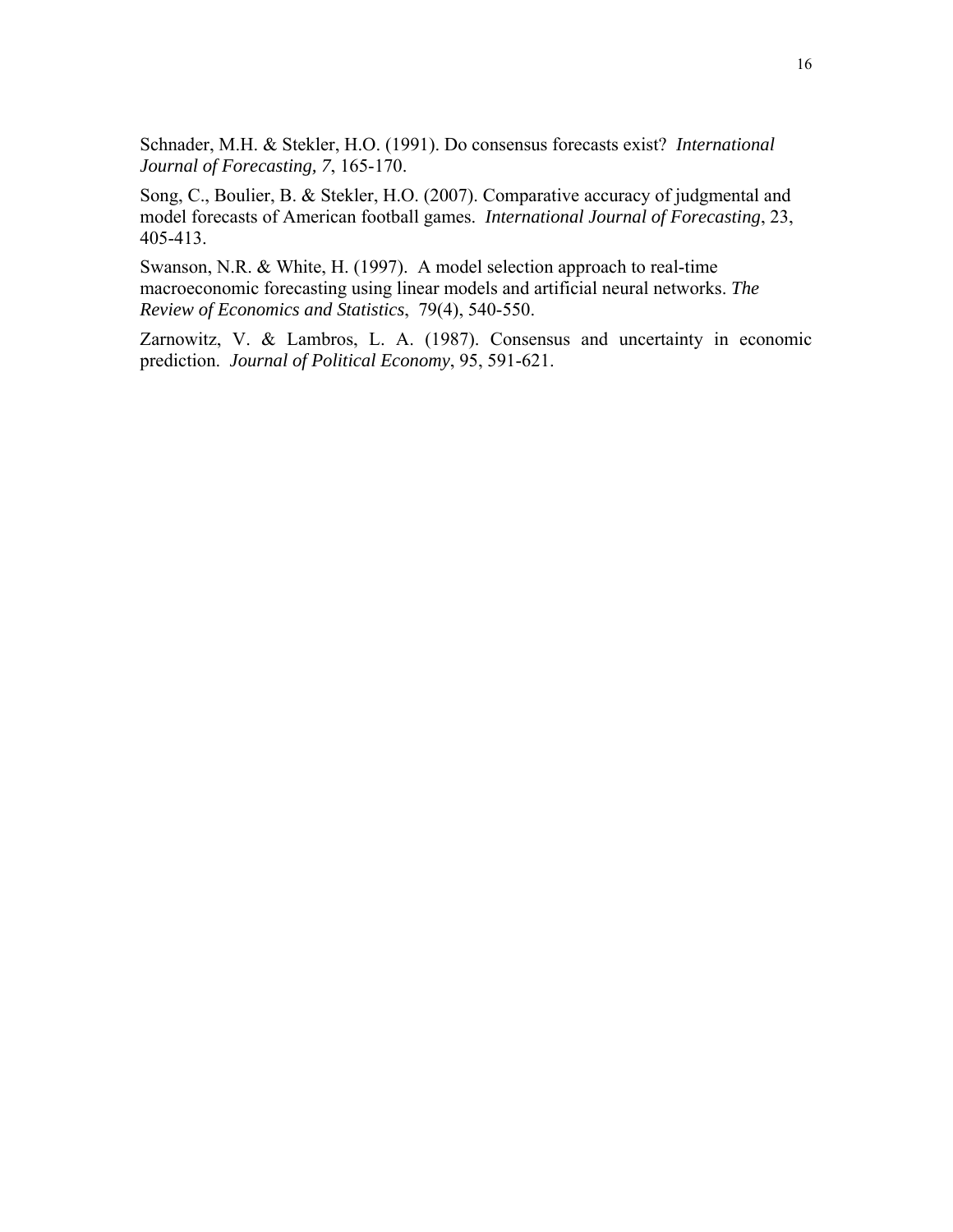| Table 1. Illustrative Predictions: $V = V$ isiting Team Wins and $H =$ Home Team Wins |              |                     |              |             |                |
|---------------------------------------------------------------------------------------|--------------|---------------------|--------------|-------------|----------------|
| (1)                                                                                   | (2)          | (3)                 | (4)          | (5)         | (6)            |
|                                                                                       |              | Forecasters 1 and 2 |              | All Experts |                |
| Home                                                                                  | Visiting     | Forecaster          | Forecaster   | Number of   | Number of      |
| Team                                                                                  | Team         | 1 (Tim Cote)        | 2 (Ron Reid) | Experts     | <b>Experts</b> |
|                                                                                       |              |                     |              | Picking H   | Picking V      |
| Vikings                                                                               | <b>Bears</b> | H                   | H            | 33          | 6              |
| <b>Steelers</b>                                                                       | Ravens       | V                   | V            | 4           | 35             |
| Dolphins                                                                              | Seahawks     | H                   | V            | 23          | 16             |
| Redskins                                                                              | Panthers     | H                   | H            | 32          | 6              |
| <b>Saints</b>                                                                         | Lions        | Η                   | V            | 13          | 25             |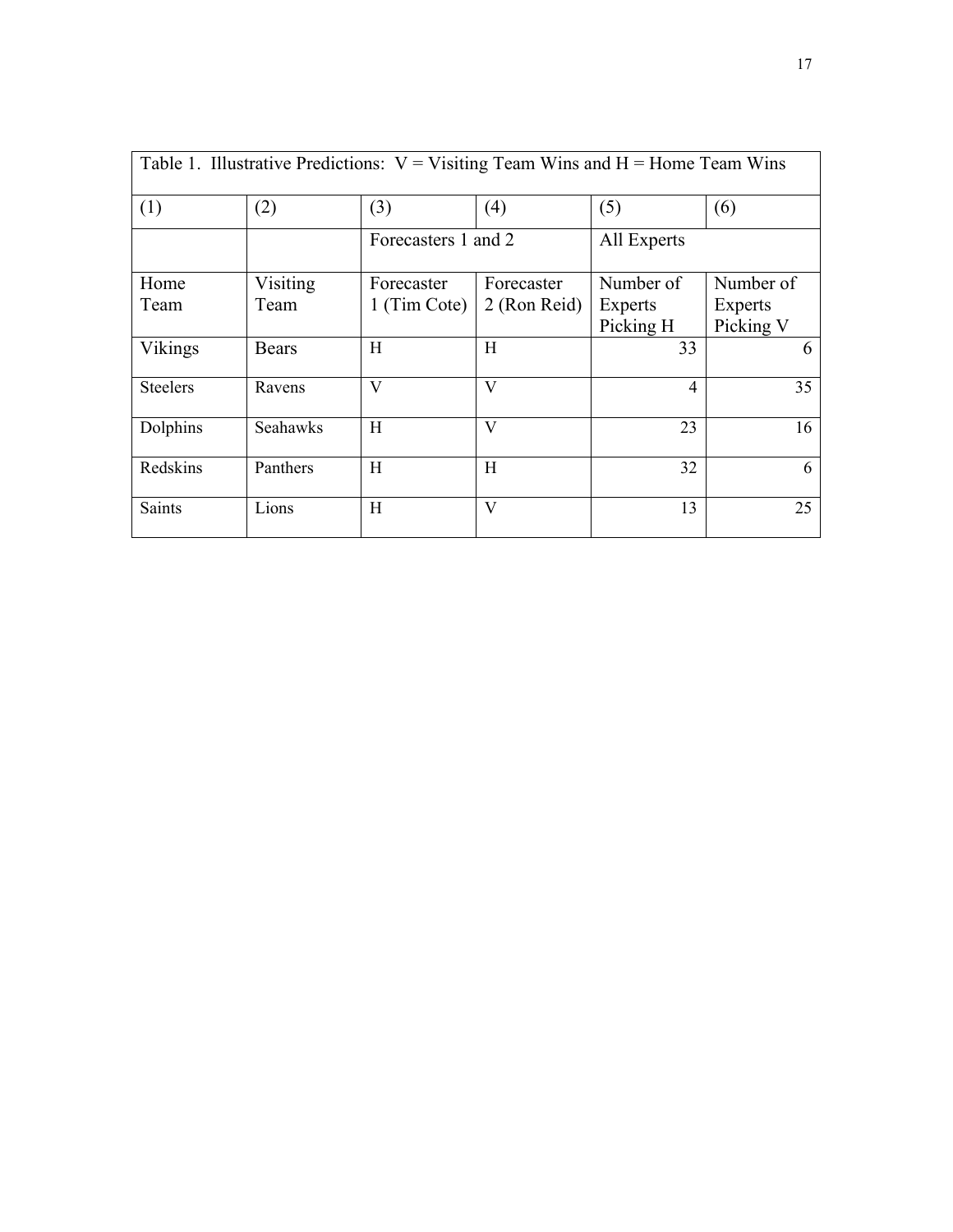| Table 2. Contingency Table for the Home Team or the Visiting Team Picks of<br>Forecaster 1 (Tim Cote) and Forecaster 2 (Ron Reid) |                                                                                            |                                    |                                    |  |
|-----------------------------------------------------------------------------------------------------------------------------------|--------------------------------------------------------------------------------------------|------------------------------------|------------------------------------|--|
| Pick                                                                                                                              | Forecaster 2 Picks<br>Forecaster 2 Picks<br>Subtotal<br>the Home Team<br>the Visiting Team |                                    |                                    |  |
| Forecaster 1 Picks<br>the Home Team                                                                                               | $n_{11} = 210$                                                                             | $n_{11} = 55$                      | $n_1 = n_{11} + n_{12}$<br>$= 265$ |  |
| Forecaster 1 Picks<br>the Visiting Team                                                                                           | $n_{21} = 39$                                                                              | $n_{22} = 105$                     | $n_2 = n_{21} + n_{22}$<br>$= 144$ |  |
| Subtotal                                                                                                                          | $n_1 = n_{11} + n_{21}$<br>$= 249$                                                         | $n_2 = n_{12} + n_{22}$<br>$= 160$ | $n = 409$                          |  |

 $\overline{\phantom{a}}$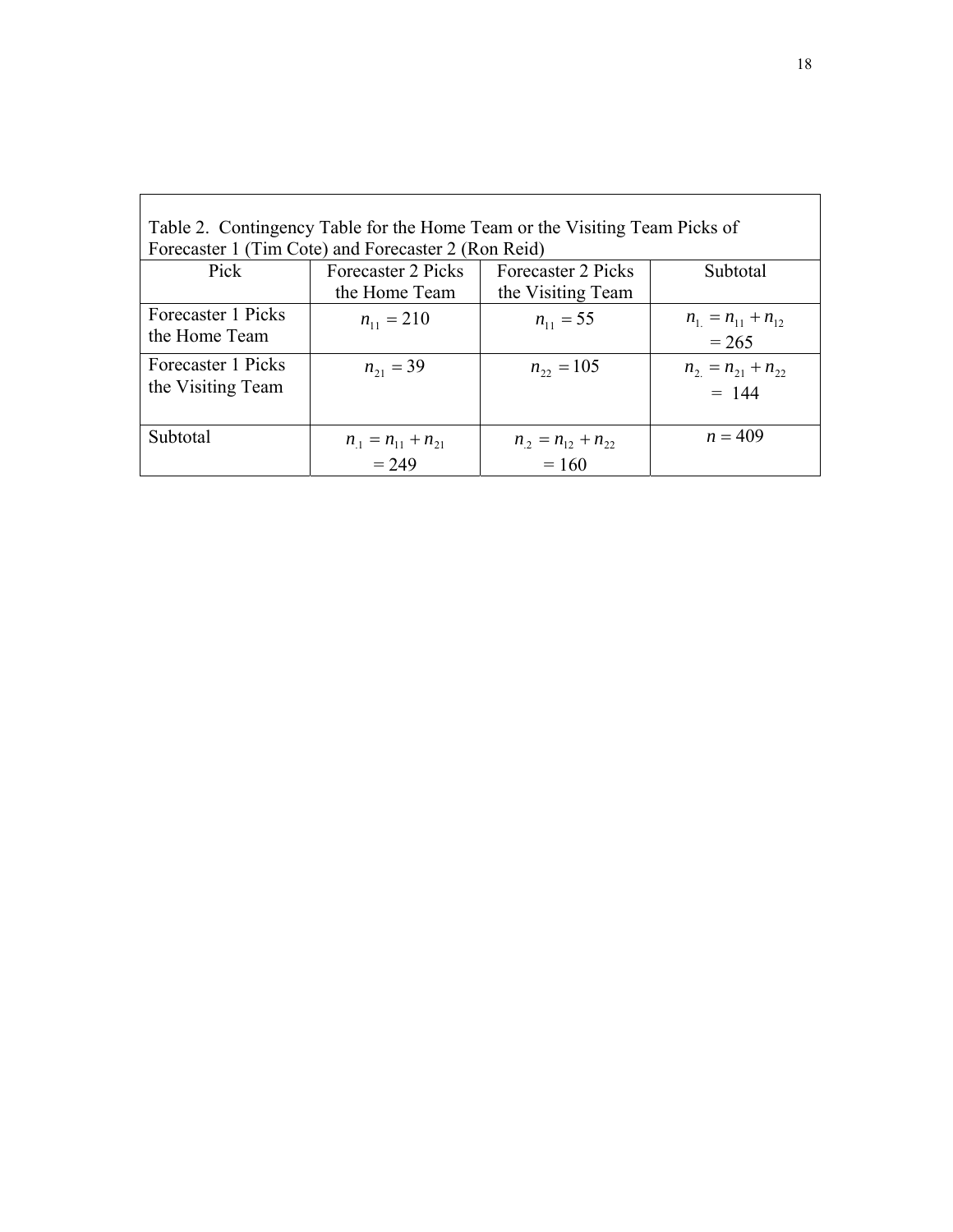| Table 3. Proportionate Distribution of the Home Team or the Visiting Team Picks of |                                                     |                         |                         |  |  |
|------------------------------------------------------------------------------------|-----------------------------------------------------|-------------------------|-------------------------|--|--|
|                                                                                    | Forecaster 1 (Tim Cote) and Forecaster 2 (Ron Reid) |                         |                         |  |  |
|                                                                                    | Forecaster 2 Picks                                  | Forecaster 2 Picks      | Subtotal                |  |  |
|                                                                                    | The Home Team                                       | The Visiting Team       |                         |  |  |
| Forecaster 1 Picks                                                                 | $p_{11} = .513$                                     | $p_{12} = .135$         | $p_1 = p_{11} + p_{12}$ |  |  |
| The Home Team                                                                      |                                                     |                         | $=.648$                 |  |  |
| Forecaster 1 Picks                                                                 | $p_{21} = .095$                                     | $p_{22} = .257$         | $p_2 = p_{21} + p_{22}$ |  |  |
| The Visiting Team                                                                  |                                                     |                         |                         |  |  |
| Subtotal                                                                           | $p_1 = p_{11} + p_{21}$                             | $p_2 = p_{12} + p_{22}$ | 1.00                    |  |  |
|                                                                                    | $= 608$                                             | $= 392$                 |                         |  |  |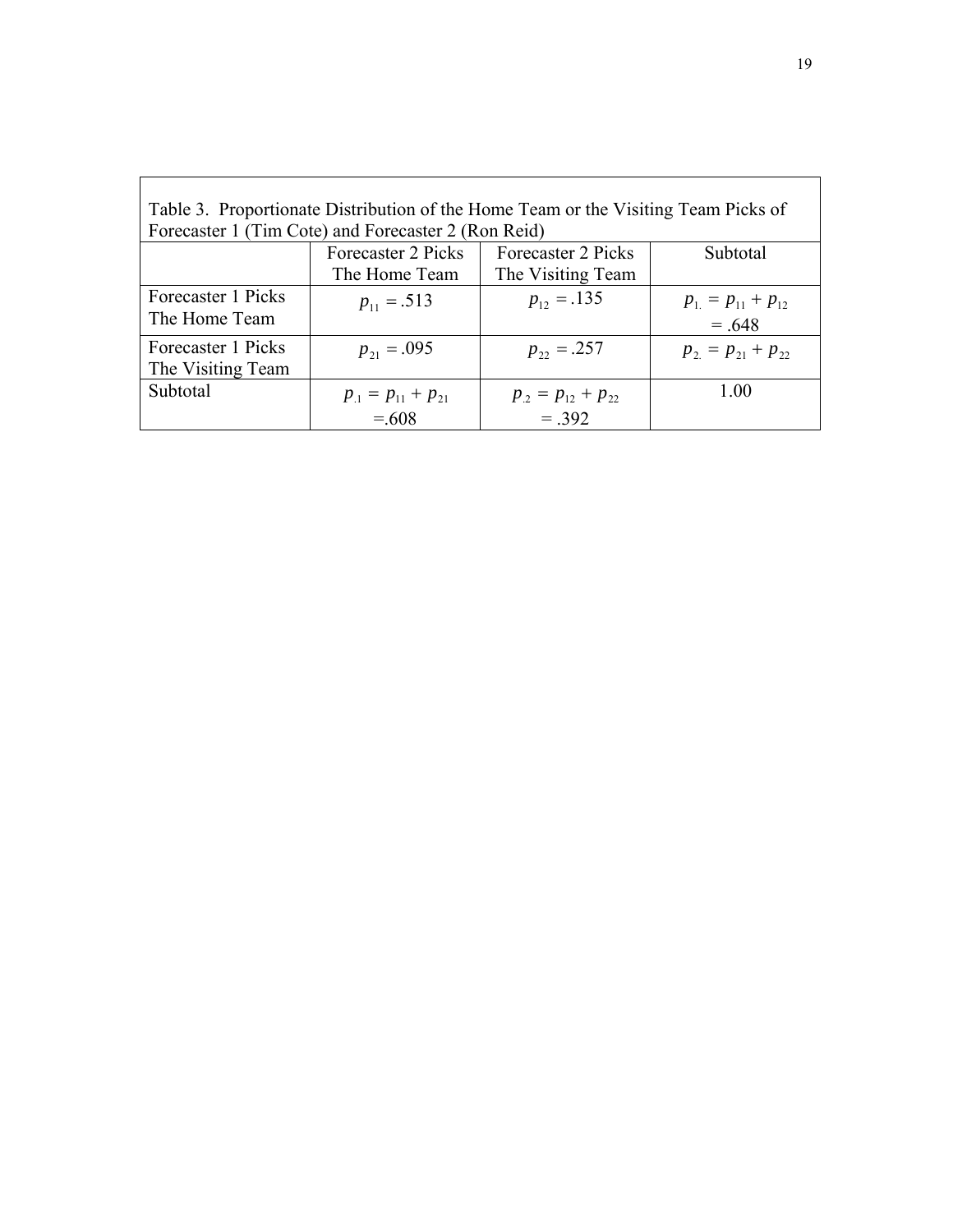| Table 4. Landis and Koch Guideline for Interpreting the Degree of Agreement Signified |                           |
|---------------------------------------------------------------------------------------|---------------------------|
| by the Kappa Coefficient                                                              |                           |
| Kappa Coefficient                                                                     | The Strength of Agreement |
| $0.01 - 0.20$                                                                         | Slight                    |
| $0.21 - 0.40$                                                                         | Fair                      |
| $0.41 - 0.60$                                                                         | Moderate                  |
| $0.61 - 0.80$                                                                         | Substantial               |
| $0.81 - 0.99$                                                                         | <b>Almost Perfect</b>     |

 $\overline{\phantom{a}}$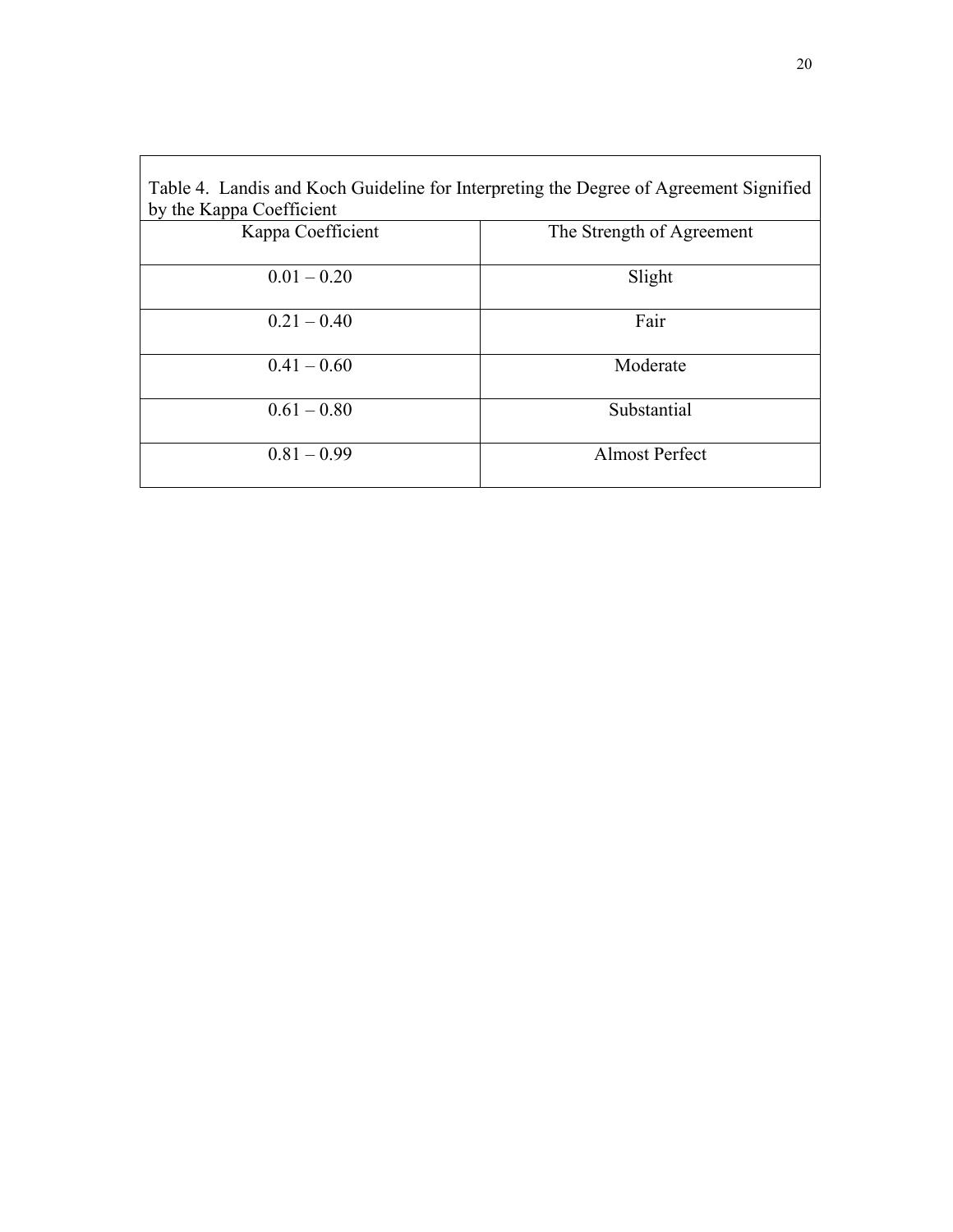Table 5. Levels of Agreement as Measured by Kappa (κ) among Experts and Statistical Systems in Picking Game Winners and Winners against the Betting Line, 2000 and 2001 seasons

| A. Picking the Game Winner                            |                |                            |                 |
|-------------------------------------------------------|----------------|----------------------------|-----------------|
|                                                       | <b>Experts</b> | <b>Statistical Systems</b> | Difference in k |
| All Games                                             | $0.4007**$     | $0.6021**$                 | $0.2014**$      |
| <b>First Half Games</b>                               | $0.3827**$     | $0.5422**$                 | $0.1615**$      |
| Second Half Games                                     | $0.4199**$     | $0.6622**$                 | $0.2423**$      |
| Difference between<br><b>First and Second</b><br>Half | 0.0372         | $0.1180*$                  |                 |

## B. Picking the Winner against the Betting Line

|                                                | <b>Experts</b> | <b>Statistical Systems</b> | Difference in k |
|------------------------------------------------|----------------|----------------------------|-----------------|
| All Games                                      | $0.1415**$     | $0.3113**$                 | $0.1698**$      |
| <b>First Half Games</b>                        | $0.1297**$     | $0.2704**$                 | $0.1407**$      |
| Second Half Games                              | $0.1538**$     | $0.3518**$                 | $0.1980**$      |
| Difference between<br>First and Second<br>Half | 0.0241         | $0.0814*$                  |                 |

Notes: The median number of forecasters for experts is 35, for statistical systems 23. Two asterisks (\*\*) indicates that a statistic is significantly different from zero at the 0.01 level, and one asterisk (\*) at the 0.05 level. Standard errors for the differences in kappa between experts and statistical systems or for first and second half forecasts are estimated by bootstrapping with samples of 500 observations.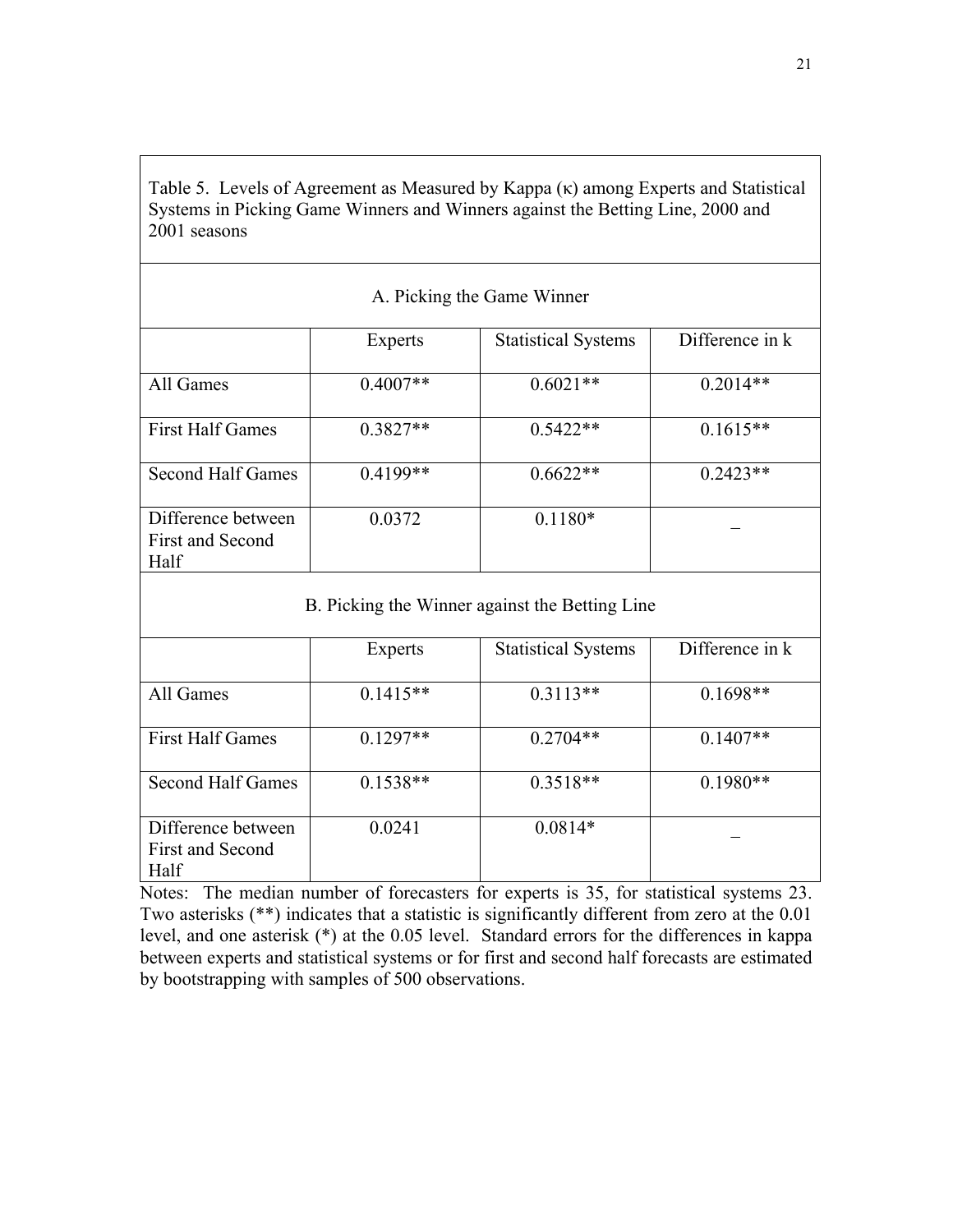| <b>Consensus Forecasts</b>                                     | All Games  | <b>First Half</b> | Second Half |
|----------------------------------------------------------------|------------|-------------------|-------------|
|                                                                |            | Games             | Games       |
| <b>Experts and Statistical Systems</b>                         | $0.6979**$ | $0.6544**$        | $0.7447**$  |
| Experts and the Betting Line                                   | $0.8276**$ | $0.8430**$        | $0.8114**$  |
| Statistical Systems and<br>the Betting Line                    | $0.6966**$ | $0.6494**$        | $0.7474**$  |
| <b>Experts and Statistical Systems</b><br>and the Betting Line | $0.7399**$ | $0.7311**$        | $0.7678**$  |
| Number of Observations                                         | 481        | 249               | 232         |

Table 6. Measures of Agreement (κ) in Picking NFL Game Winners: Consensus Selections of Experts, Statistical Systems, and the Betting Line, 2000 and 2001 seasons

Note: Two asterisks (\*\*) denote that the kappa coefficient is statistically significantly different from zero at the 0.01 level.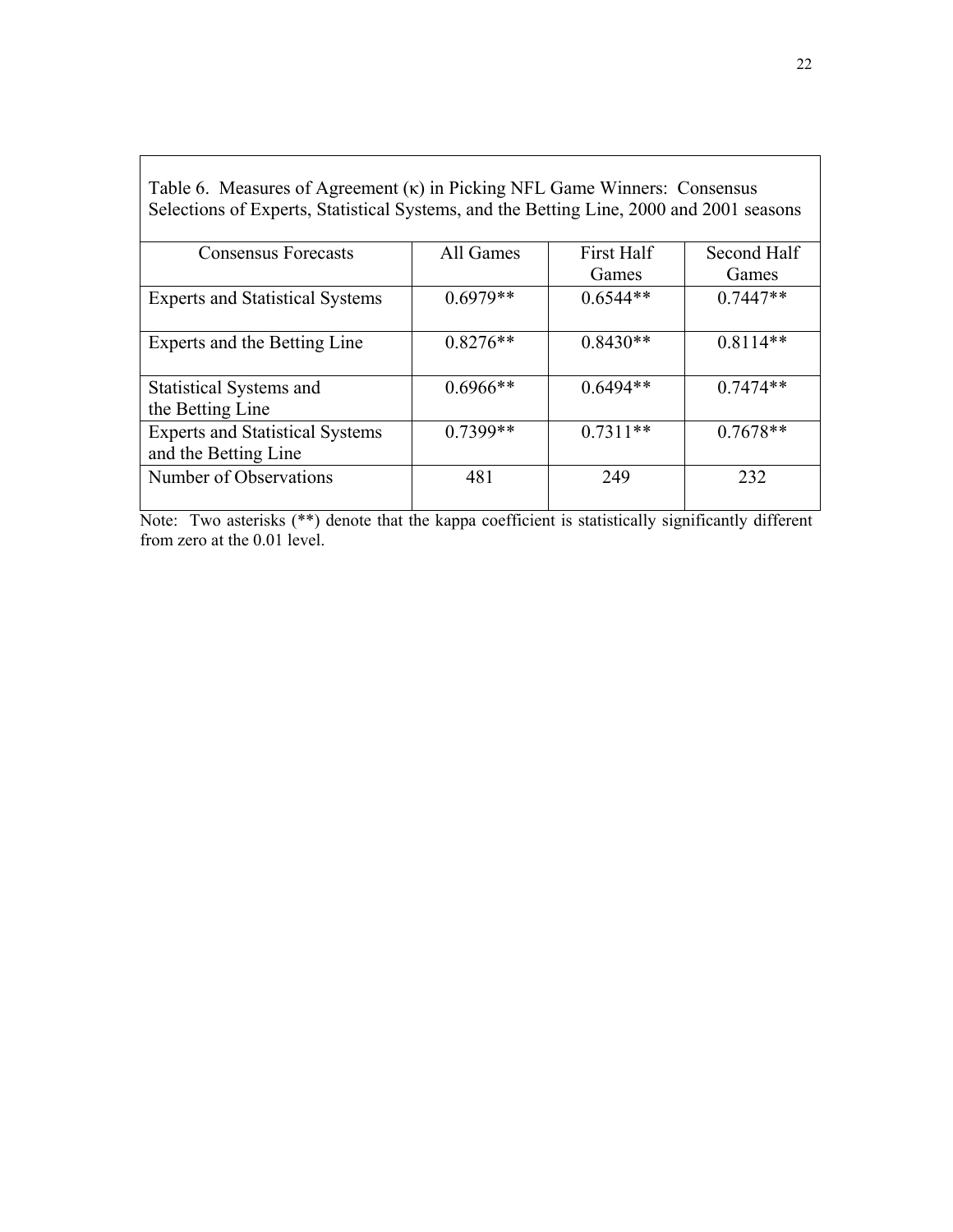| A. Picking the Game Winner          |                                                               |                                         |                                        |                    |                                         |
|-------------------------------------|---------------------------------------------------------------|-----------------------------------------|----------------------------------------|--------------------|-----------------------------------------|
|                                     | Experts                                                       |                                         |                                        | Systems            |                                         |
| Proportion<br>Agreeing<br>on Winner | Number of<br>Games                                            | Proportion<br>of Correct<br>Predictions |                                        | Number of<br>Games | Proportion<br>of Correct<br>Predictions |
| $0.51 - 0.59$                       | 50                                                            | $0.640*$                                |                                        | 41                 | 0.439                                   |
| $0.60 - 0.69$                       | 70                                                            | 0.486                                   |                                        | 36                 | 0.611                                   |
| $0.70 - 0.79$                       | 92                                                            | $0.717**$                               |                                        | 53                 | 0.453                                   |
| $0.80 - 0.89$                       | 137                                                           | $0.708**$                               |                                        | 72                 | $0.611*$                                |
| $0.90 - 1.00$                       | 142                                                           | $0.711**$                               |                                        | 291                | $0.698**$                               |
|                                     |                                                               |                                         |                                        |                    |                                         |
| Total                               | 491                                                           | $0.672**$                               |                                        | 493                | $0.631**$                               |
|                                     |                                                               |                                         |                                        |                    |                                         |
|                                     |                                                               |                                         | B. Picking the Winner Against the Line |                    |                                         |
| Proportion<br>Agreeing<br>on Winner | Proportion<br>Number of<br>of Correct<br>Predictions<br>Games |                                         |                                        | Number of<br>Games | Proportion<br>of Correct<br>Predictions |
| $0.51 - 0.59$                       | 179                                                           | 0.486                                   |                                        | 85                 | 0.447                                   |
| $0.60 - 0.69$                       | 172                                                           | 0.512                                   |                                        | 108                | 0.500                                   |
| $0.70 - 0.79$                       | 89                                                            | 0.461                                   |                                        | 87                 | 0.425                                   |
| 0.80-0.89                           | 19                                                            | 0.421                                   |                                        | 93                 | 0.452                                   |
| $0.90 - 1.00$                       | 3                                                             | 0.667                                   |                                        | 95                 | 0.589                                   |
|                                     |                                                               |                                         |                                        |                    |                                         |
| Total                               | 462                                                           | 0.489                                   |                                        | 468                | 0.485                                   |

Table 7. Relationship between the Level of Agreement and Forecasting Accuracy

Two asterisks (\*\*) indicates that the proportion of correct predictions is significantly different from 0.50 at the 0.05 level and one asterisk (\*) denotes statistical significance at the 0.10 level.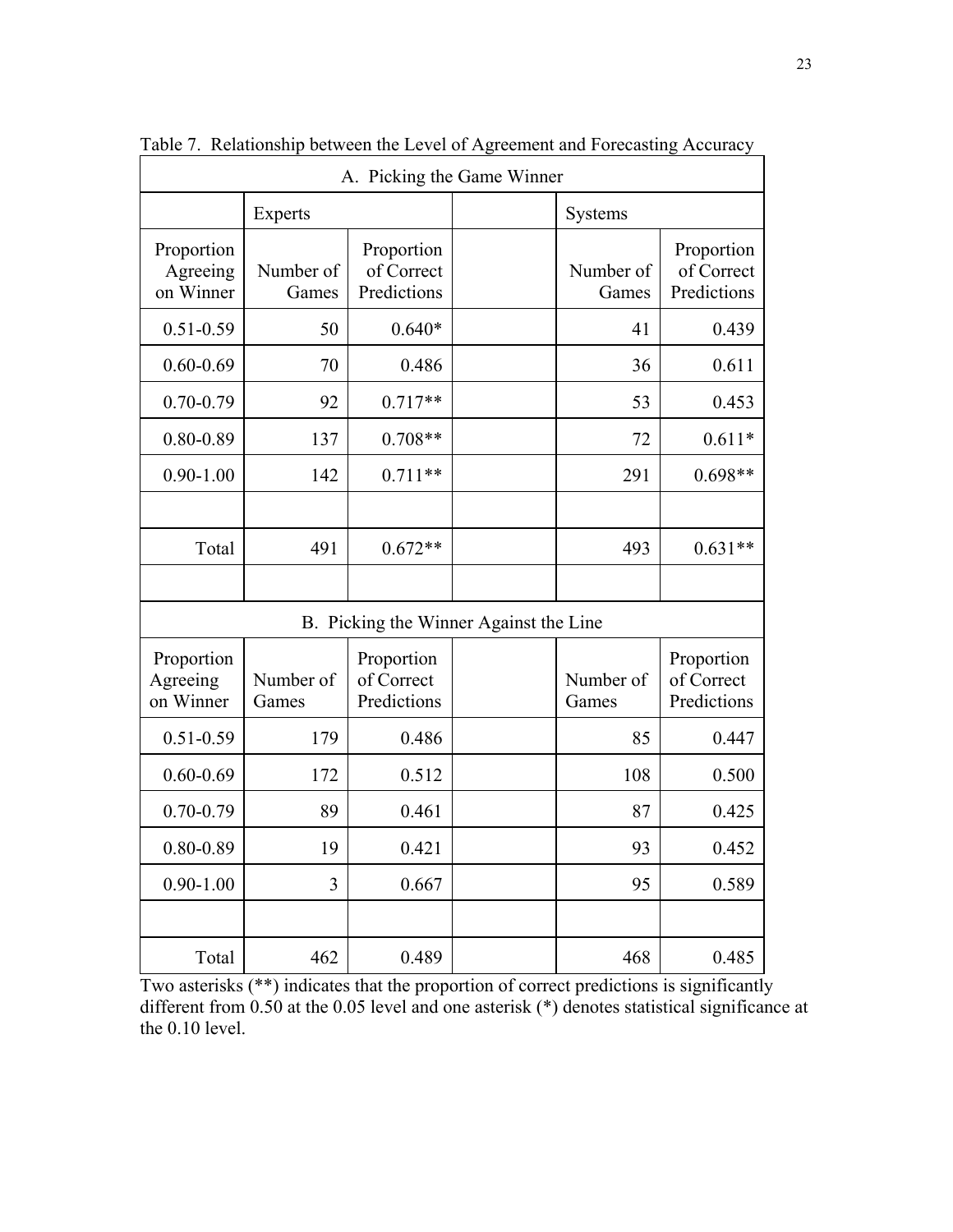|                                      |                         |              | Appendix Table A. Source of Expert Forecasting Data and the Nature of Predictions |                |
|--------------------------------------|-------------------------|--------------|-----------------------------------------------------------------------------------|----------------|
| Name of                              | Location                | Seasons of   | Nature of                                                                         | Number of      |
| Publication                          |                         | Prediction   | Prediction                                                                        | Experts        |
| <b>Boston Globe</b>                  | Boston, MA              | 2000         | Against the line                                                                  | 5              |
| <b>CBS</b>                           | National<br>(TV & Web)  | 2000<br>2001 | Against the line,<br>game winners,<br>point spread                                | $\overline{3}$ |
| Chicago Tribune                      | Chicago, IL             | 2000<br>2001 | Game winners,<br>point spread                                                     | 1              |
| <b>Dallas Morning</b><br><b>News</b> | Dallas, TX              | 2000<br>2001 | Against the line,<br>Game winners                                                 | $\overline{7}$ |
| Denver Post                          | Denver, CO              | 2001         | Game winners                                                                      | $\mathbf{1}$   |
| <b>Detroit News</b>                  | Detroit, MI             | 2000<br>2001 | Against the line                                                                  | $\overline{4}$ |
| <b>ESPN</b>                          | National<br>(TV & Web)  | 2000<br>2001 | Game winners,<br>point spread*                                                    | 9              |
| Miami Herald                         | Miami, FL               | 2000<br>2001 | Game winners,<br>point spread                                                     | 1              |
| New York Post                        | New York, NY            | 2000<br>2001 | Against the line                                                                  | $\overline{7}$ |
| <b>New York Times</b>                | New York, NY            | 2000<br>2001 | Game winners,<br>point spread                                                     | $\overline{2}$ |
| Philadelphia<br>Daily News           | Philadelphia, PA        | 2000<br>2001 | Game winners                                                                      | 8              |
| Philadelphia<br><b>Inquirer</b>      | Philadelphia, PA        | 2000<br>2001 | Game winners,<br>point spread                                                     | 1              |
| Pittsburgh Post-<br>Gazette          | Pittsburgh, PA          | 2000<br>2001 | Game winners,<br>point spread                                                     | $\mathbf{1}$   |
| Pro Football<br>Weekly               | National<br>(Magazine)  | 2000         | Against the line                                                                  | $\overline{7}$ |
| <b>Sporting News</b>                 | National<br>(Magazine)  | 2000<br>2001 | Game winners,<br>point spread                                                     | 8              |
| <b>Sports</b><br><b>Illustrated</b>  | National<br>(Magazine)  | 2000<br>2001 | Game winners                                                                      | 1              |
| Tampa Tribune                        | Tampa, FL               | 2000<br>2001 | Game winners,<br>point spread                                                     | 5              |
| <b>USA</b> Today                     | National<br>(Newspaper) | 2000<br>2001 | Against the line,<br>game winners,<br>point spread                                | $\overline{2}$ |
| <b>Washington Post</b>               | Washington, DC          | 2000<br>2001 | Against the line                                                                  | 1              |

Appendix Table A. Source of Expert Forecasting Data and the Nature of Predictions

\*Among ESPN experts, only C. Mortensen provided point spread predictions.